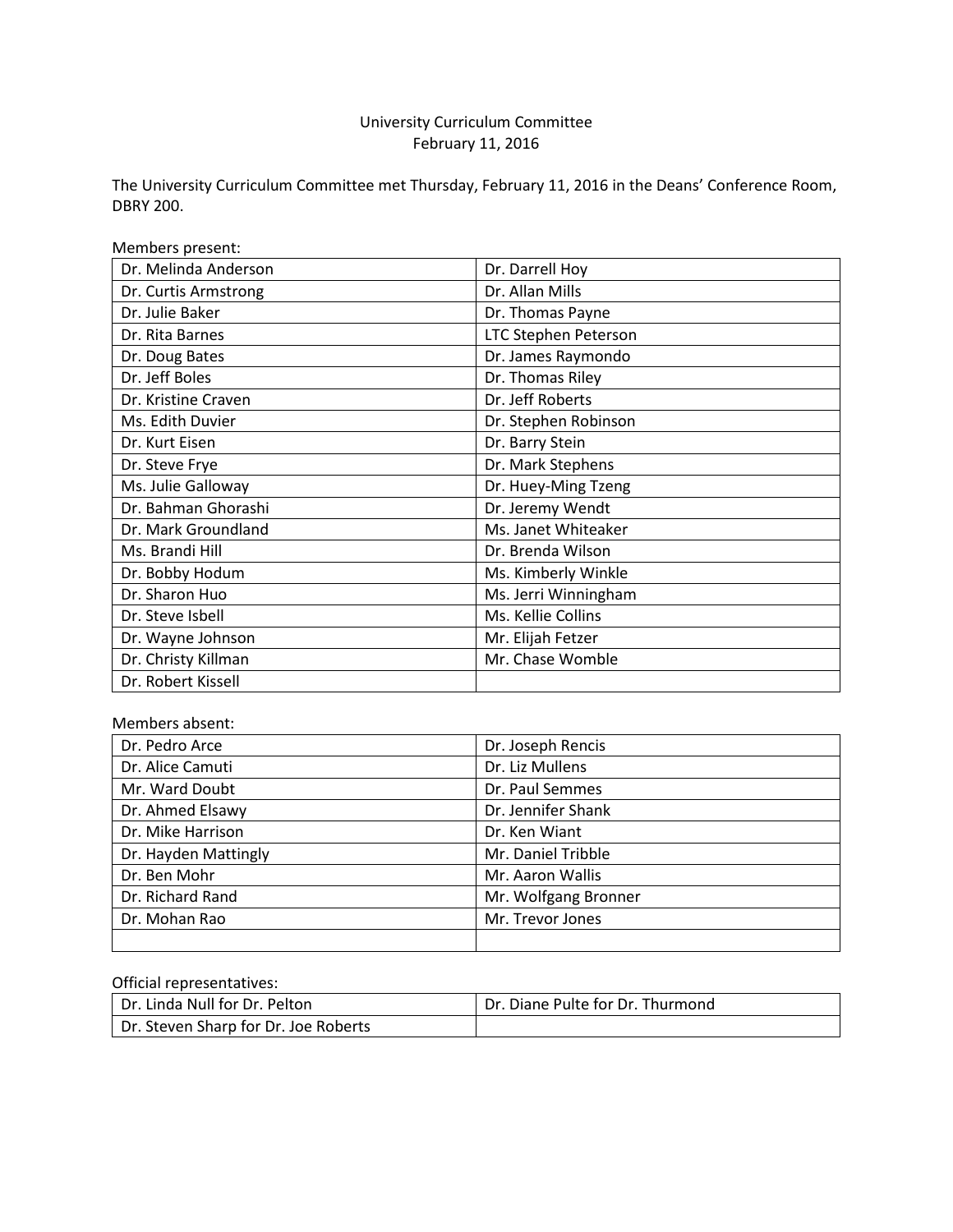Guests:

| Dr. Michael Best    | Ms. Barbara Jared  |
|---------------------|--------------------|
| Dr. Janice Branson  | Dr. Julie Longmire |
| Ms. Denise Burgess  | Mr. Allen Mullis   |
| Ms. Brittany Copley | Ms. Cari Williams  |
| Ms. Amy Jared       |                    |

### **SUMMARY OF PROCEEDINGS**

- 1. Approval of agenda as revised
- 2. Approval of October 29, 2016 minutes
- 3. Information Only Name Change: Art Department to the School of Art, Craft and Design
- 4. Approval of Change in GPA Requirement for participation in the Cooperative Education Program from Career Services
- 5. Approval of course addition and curriculum changes in BS AGBE program from the School of Agriculture
- 6. Approval of course additions and curriculum changes from the School of Agriculture
- 7. Approval of curriculum changes in undergraduate catalog
- 8. Approval of accelerated Pre-licensure BSN (Second Degree Students)
- 9. Approval of course addition and change from the Department of Sociology and Political Science
- 10. Approval of course additions and change from the Department of Sociology and Political Science
- 11. Approval of course addition, deletion and curriculum changes from the School of Human Ecology
- 12. Approval of curriculum changes to Foreign Language Minors in undergraduate catalog/degree from the Department of Foreign Languages
- 13. Approval of course and curriculum changes in the Professional Communication program from the Department of English
- 14. Approval of course change from the Department of English
- 15. Approval of course addition from the Department of English
- 16. Approval of creation of BA/MA Fast Track in English from the Department of English
- 17. Approval of curriculum changes from the Department of Physics
- 18. Approval of curriculum change from the Department of History
- 19. Approval of course and curriculum changes from the Department of Manufacturing and Engineering Technology
- 20. Approval of course addition, deletion and changes from the Department of Electrical and Computer Engineering
- 21. Approval of course and curriculum changes from the Department of Chemical Engineering
- 22. Approval of Fast Track Program from the Department of Mathematics
- 23. Approval of course change from the Department of Economics, Finance, and Marketing
- 24. Approval of course changes and deletion from the Journalism Program
- 25. Approval of course addition and curriculum changes from the Department of Biology
- 26. Revision to undergraduate degree requirements catalog statement -Withdrawn
- 27. Approval of Changes to the requirements for a second undergraduate degree
- 28. Change of credit and course description for UNIV 1020 First-Year Connections Tabled
- 29. Appointment of nomination committee for 2016-17 chairperson Other such matters
- 1. Report from subcommittee on Minors Dr. Hodum
- 2. SACSCOC update Dr. Armstrong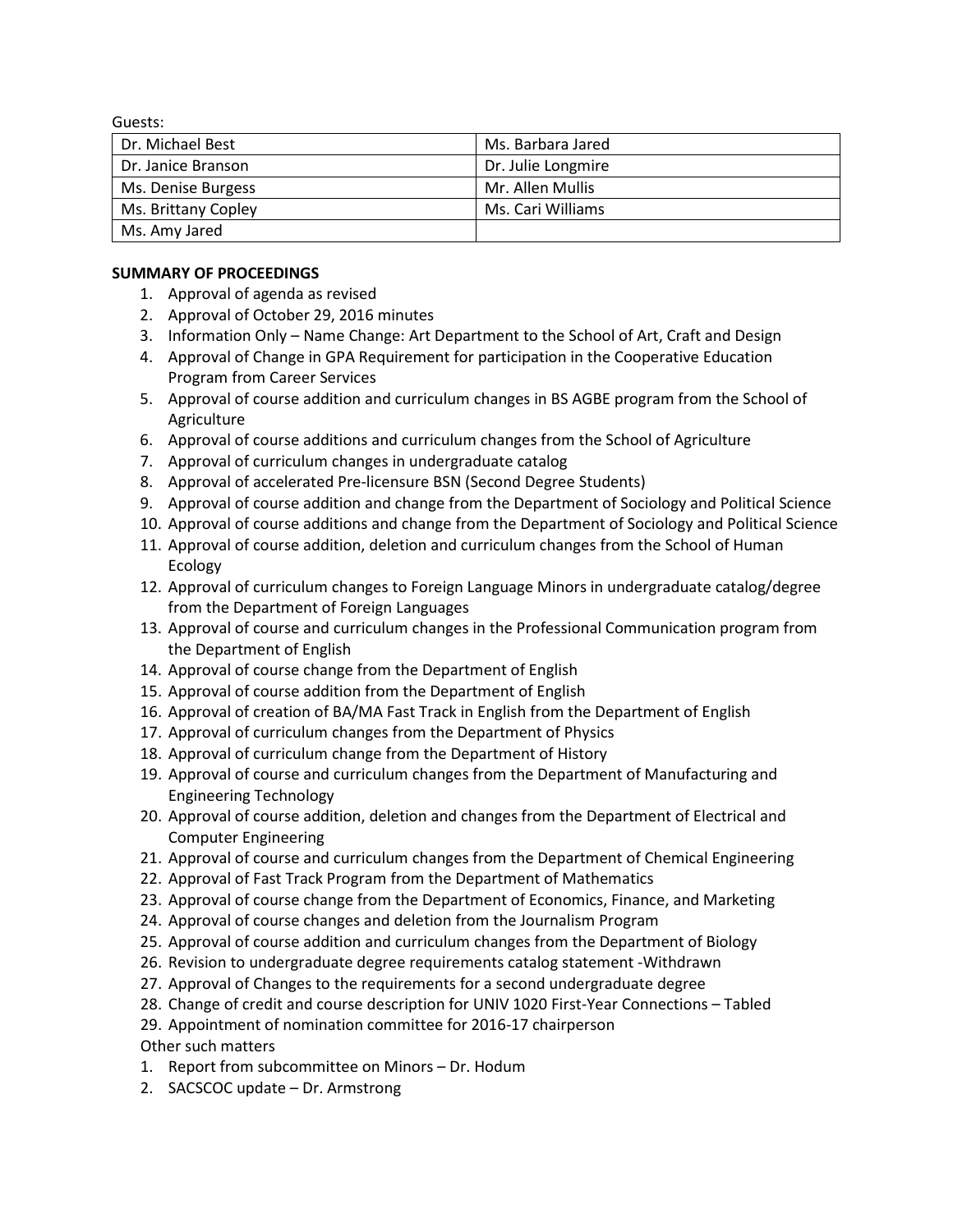#### **PROCEEDINGS**

#### **Approval of Agenda as Revised**

Dr. Mills requested to revise the agenda by moving #17- proposal from Agriculture to #5. Also to add a report from the subcommittee on Minors requirements and a SACSCOC report on faculty qualifications by Dr. Armstrong to other such matters.

**Motion.** Dr. Robinson moved to approve the agenda as revised. The motion was seconded by Dr. Killman and carried.

#### **Approval of October 29, 2016 Minutes**

**Motion.** Dr. Robinson moved to approve the minutes as submitted. The motion was seconded by Dr. Frye and carried.

#### **Information Only – Name Change of the Art Department**

The name of the Art Department has been changed to "The School of Art, Craft and Design." The School will have a director, as opposed to a chairperson. The change was made to be consistent with other crafts schools across the nation.

### **Approval of Change to GPA Requirement for Participation in the Cooperative Education Program from Career Services**

In a memorandum dated December 17, 2016, approval was requested for the following:

### Change GPA Requirement for Participation in the Cooperative Education Program From:

Students are required to have completed 31 or more credit hours, have an overall GPA of 2.5, and be in good academic standing to participate in the cooperative education program at Tennessee Tech.

To:

Students are required to have completed 31 or more credit hours, an overall GPA of 2.0, and good academic standing.

**Motion.** Dr. Raymondo moved to approve the change. The motion was seconded by Dr. Boles and the motion carried.

### **Approval of Course Addition and Curriculum Changes from the School of Agriculture**

In a memorandum dated February 3, 2016, approval was requested for the following:

### Course Addition:

AGBE 3950 Agribusiness Internship Credit 3.

Prerequisites: AGBE 2100 and Junior Standing. Supervised off-campus internship in production agriculture, or the agricultural service industry, or an agricultural agency of the government. A minimum of eight weeks of full-time work is required to fulfill three credit hours.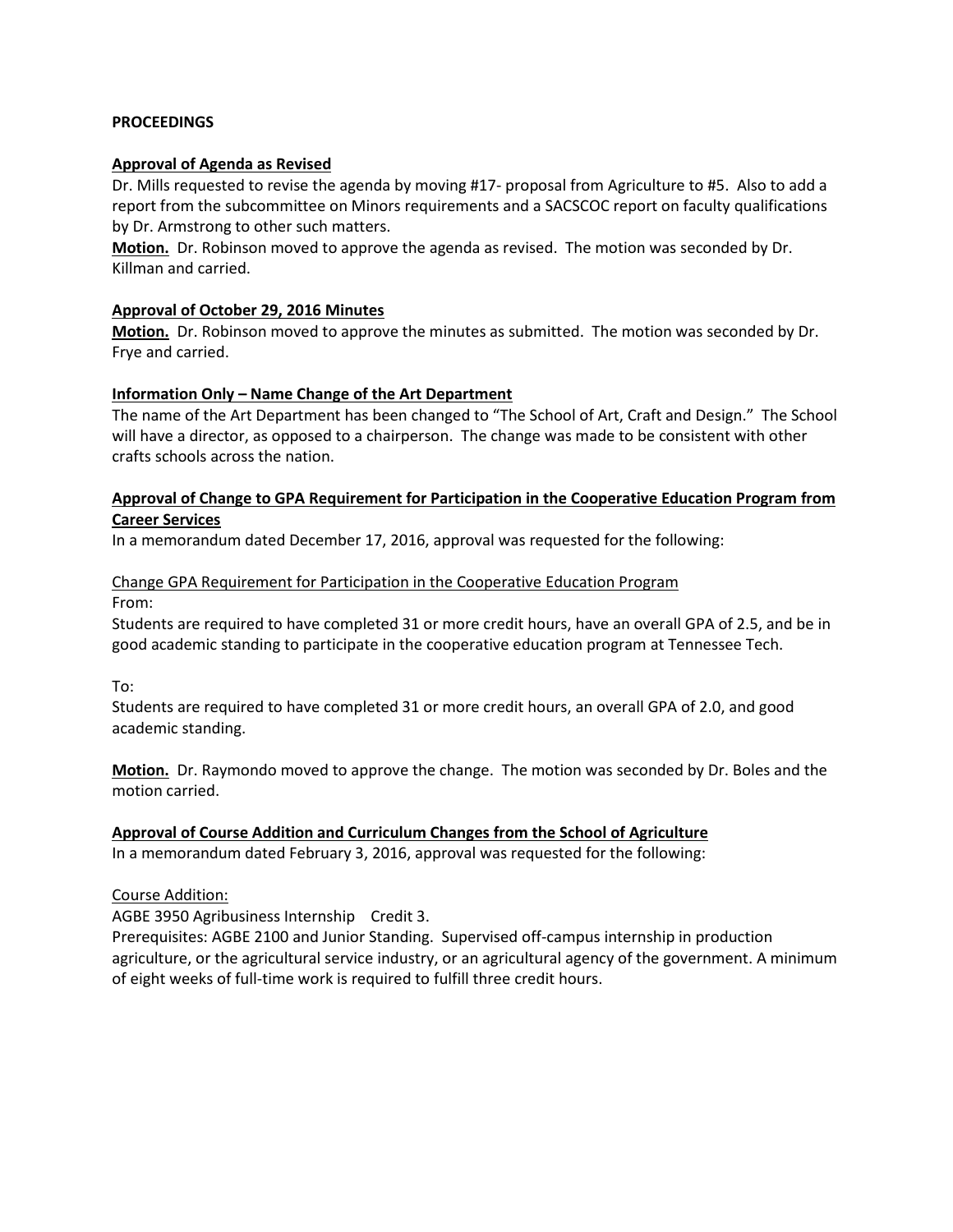Curriculum Changes:

| Freshman Year Add<br>Add          | Humanities/Fine Arts                            | <b>Natural Sciences</b>                                                                                                            | 8 hours<br>3 hours                                                                                                                                                                      |
|-----------------------------------|-------------------------------------------------|------------------------------------------------------------------------------------------------------------------------------------|-----------------------------------------------------------------------------------------------------------------------------------------------------------------------------------------|
| Mathematics                       |                                                 | Change From mathematics 6-7 hours from the following                                                                               | MATH 1130 and MATH 1530 or MATH 1630 or MATH 1830 or MATH 1910 Mathematics to Mathematics<br>3-4 hours from the following MATH 1130 or MATH 1530 or MATH 1630 or MATH 1830 or MATH 1910 |
| Delete<br>Delete                  | <b>CHEM 1010</b><br><b>CHEM 1020</b>            |                                                                                                                                    | 4 hours<br>4 hours                                                                                                                                                                      |
|                                   |                                                 |                                                                                                                                    | Freshman total 30-31 hours (stays the same)                                                                                                                                             |
| Sophomore Year                    | Add                                             | Soils AGRN 2300                                                                                                                    | 3 hours                                                                                                                                                                                 |
| Delete                            | BIOL 1114 or BIOL 2110                          |                                                                                                                                    | 4 hours                                                                                                                                                                                 |
|                                   |                                                 |                                                                                                                                    | Sophomore total 30 hours (reduced by one hour)                                                                                                                                          |
| Junior Year<br>MKT 3400 Marketing | Add<br><b>BMGT 3510 Organizational Behavior</b> | AGBE 3950 Agribusiness Internship<br>Elective                                                                                      | 3 hours<br>3 hours<br>3 hours<br>3 hours                                                                                                                                                |
|                                   |                                                 | Change Upper Division Ag Elective from 6 to 3 hours                                                                                |                                                                                                                                                                                         |
| Delete                            | Delete Humanities/Fine Arts                     | AGRN 3210 and its lab AGRN 3220<br>Delete Upper Division Business or Econ Electives<br>Junior total 30 hours (reduced by one hour) | 4 hours<br>3 hours<br>3 hours                                                                                                                                                           |
| Senior Year                       | Add                                             | 3810 Business Law<br><b>LAW</b>                                                                                                    | 3 hours                                                                                                                                                                                 |
| 9 to 6 hours                      | Change Electives from 4-5 to 3-4 hours          | Change Upper Division Business or Econ Electives from                                                                              |                                                                                                                                                                                         |
|                                   |                                                 | Change Upper Division Ag Credit from 3 to 6 hours                                                                                  |                                                                                                                                                                                         |
|                                   |                                                 | Senior total 29-30 hours (increased by two hours)                                                                                  |                                                                                                                                                                                         |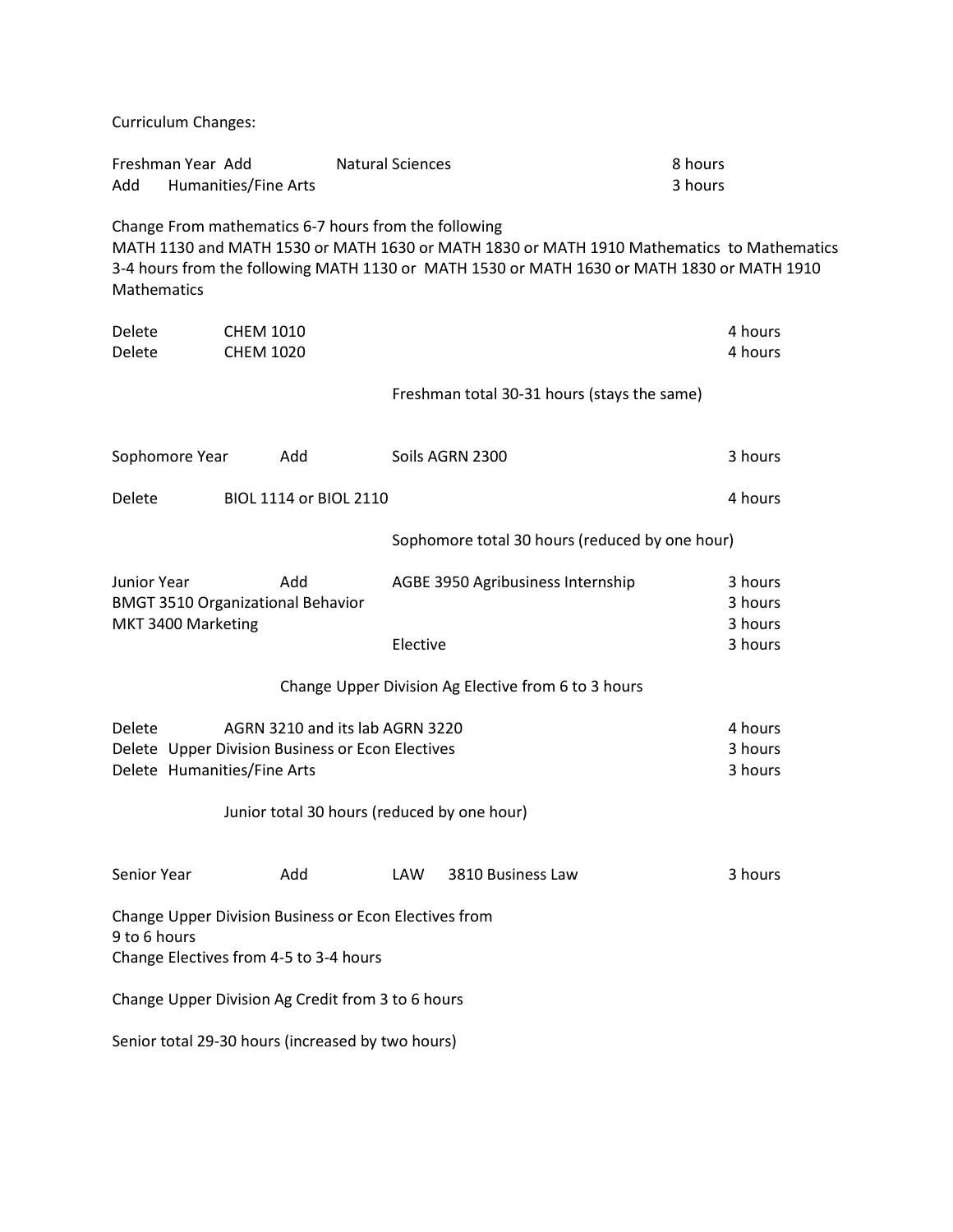Student ID: The Contract of Student Name: The Contract of Adviser Adviser Name:\_\_\_\_\_\_\_\_\_\_\_\_\_\_\_\_\_\_\_\_\_\_\_ Catalog: 2014-2015 Undergraduate CatalogProgram: Agriculture, Agribusiness Management Concentration, B.S.AG.Minimum Credits Required: Agriculture, Agribusiness Management Concentration, B.S.AG. (Leading to the Bachelor of Science in Agriculture Degree) Agribusiness Management provides training in economics and business management principles related to production, distribution, and consumption of agricultural goods and services. Graduates enter careers in government agencies, commodity trading, communications, public relations, finance, marketing, sales, and agribusiness management. Curriculum Freshman Year Course Name Credit Term Taken Grade Gen Ed ANS 1200 - Introductory Animal Science Credit: 3. AGRN 1100 - Plant Science Credit: 3. ENGL 1010 - Writing I Credit: 3. ENGL 1020 - Writing II Credit: 3. MATH 1130 - College Algebra Credit: 3. MATH 1130 – College Algebra or Credit 3. MATH 1530 - Elementary Probability and Statistics or Credit: 3. MATH 1630 - Finite Mathematics or Credit: 3. MATH 1830 - Concepts of Calculus or Credit: 3. MATH 1910 - Calculus I Credit: 4. CHEM 1010 - Introduction to Chemistry I Credit: 4. CHEM 1020 - Introduction to Chemistry II Credit: 4. Natural Science Credit 8. 1 CSC 1100 - Introduction to Computing or Credit: 3. DS 2810 - Computer Applications in Business Credit: 3. Humanities/ Fine Arts Elective Credit 3. 2 AGR 1020 - Connections to Agriculture Credit: 1. Total: 30-31 Sophomore Year Course Name Credit Term Taken Grade Gen Ed AGBE 2100 - Economics of Agriculture Credit: 3. AGRN 2300 - Soils Credit 3. AGET 2110 - Agricultural Engineering Technology Credit: 2. AGET 2115 - Agricultural Engineering Technology Laboratory or Credit: 1. AGET 3110 - Natural Resource Systems Credit: 2. AGET 3115 - Natural Resource Systems Laboratory Credit: 1. SPCH 2410 - Introduction to Speech Communication or Credit: 3. PC 2500 - Communicating in the Professions Credit: 3. ECON 2010 - Principles of Microeconomics Credit: 3. ECON 2020 - Principles of Macroeconomics Credit: 3. ACCT 2110 - Principles of Financial Accounting Credit: 3.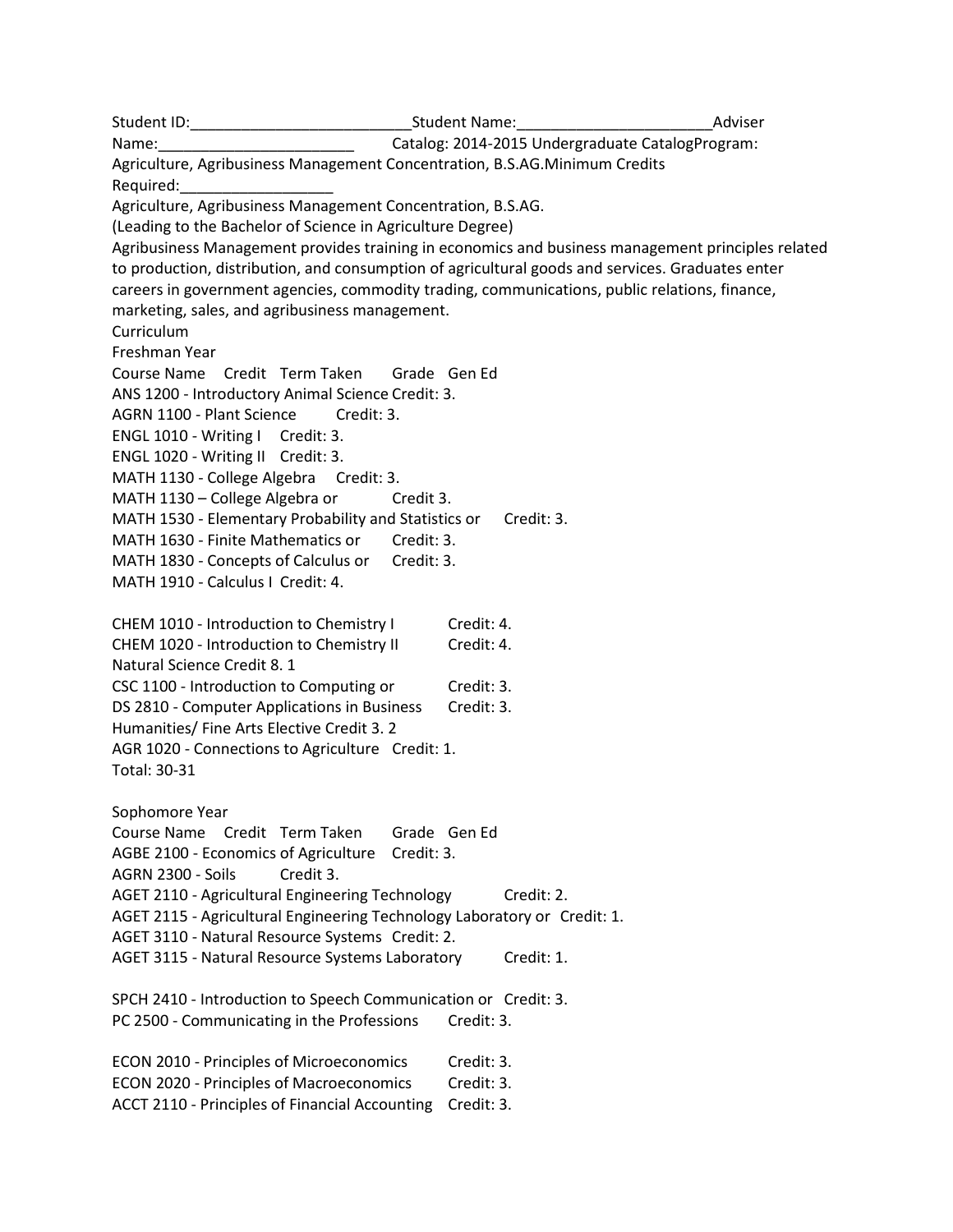ACCT 2120 - Principles of Managerial Accounting Credit: 3.

ENGL 2130 - American Literature or Credit: 3. ENGL 2230 - British Literature or Credit: 3. ENGL 2330 - World Literature Credit: 3.

• Humanities/Fine Arts Elective Credit 3. 2

BIOL 1114 - General Zoology or Credit: 4. BIOL 2110 - General Botany Credit: 4. Total: 31 30 Junior Year Course Name Credit Term Taken Grade Gen Ed AGBE 3110 - Agricultural Marketing and Futures Credit: 3. AGBE 3400 - Agricultural Finance Credit: 3. AGBE 4030 - Agribusiness Management Credit: 3. AGRN 3210 - Soils Credit: 3. AGRN 3220 - Soils Laboratory Credit: 1. HIST 2010 - American History I Credit: 3. HIST 2020 - American History II Credit: 3. AGBE 3950 – Agribusiness Internship Credit 3. BMGT 3510 – Organizational Behavior Credit 3. MKT 3400 – Marketing Credit 3.

- Upper Division Business Credit 3. or
- Economics Elective Credit 3.
- Upper Division Agriculture Electives Credit 6. 3 1 3
- Humanities/Fine Arts Elective 2 Credit 3.

• Electives Credit 3

Total: 31 30 Senior Year Course Name Credit Term Taken Grade Gen Ed AGBE 4120 (5120) - Natural Resource Economics Credit: 3. AGBE 4130 - Agricultural Policy Credit: 3. AGBE 4210 (5210) - Agricultural and Biological Statistics Credit: 3. AGR 4930 - Senior Seminar Credit: 2. LAW 3810 – Business Law Credit 3.

- Upper Division Business or Economics Electives Credit 9 6.
- Upper Division Agriculture Elective Credit 3. 6 1 3
- Electives Credit 4-5. 3-4
- Total: 27-28 29-30

Note:

A student would be able to qualify for consideration into the MBA program at Tennessee Tech by completing the following courses as Business/Economics electives: MKT 3400, BMGT 3510, FIN 3210, DS 3620, LAW 3810 and ECON 3610.)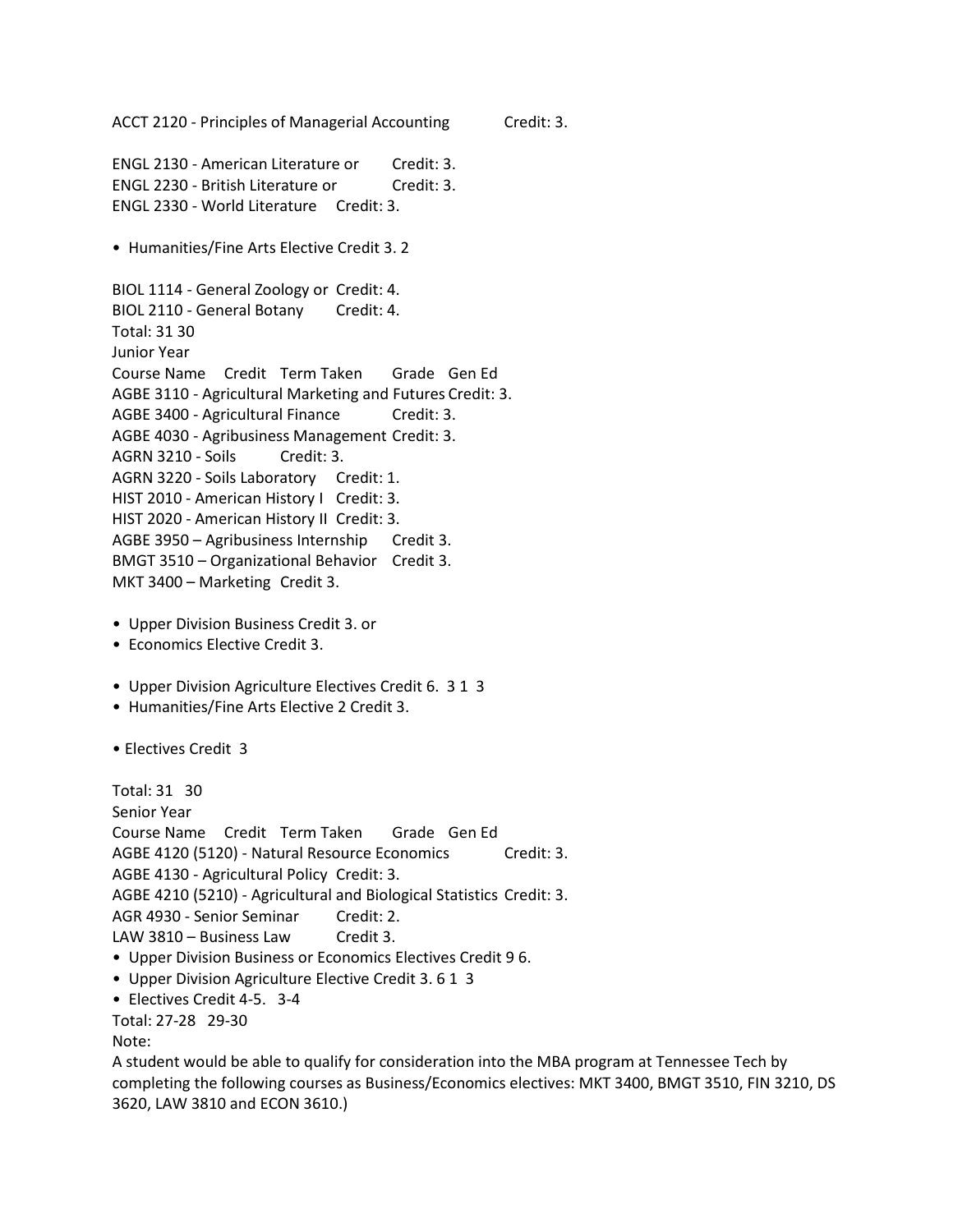1 Select two courses from the following: ASTR 1010, ASTR 1020; BIOL 1010, BIOL 1020, BIOL 1114, BIOL 2110, BIOL 2010, BIOL 2020; CHEM 1010, CHEM 1020, CHEM 1110, CHEM 1120; GEOL 1040, GEOL 1045; PHYS 2010, PHYS 2020, PHYS 2110/PHYS 2111, PHYS 2120/PHYS 2121 .

2 Select courses from the University approved Humanities/Fine Arts list.

3 No more than one course from any Agriculture discipline. (AGBE, AGED, AGET, AGHT, AGRN and ANS)

**Motion.** Dr. Riley moved to approve the addition and changes effective Fall 2016. The motion was seconded by Dr. Stein and carried.

**Approval of Course Additions, Deletions, and Curriculum Changes from the School of Agriculture** In a memorandum dated February 2, 2016, approval was requested for the following:

### Course Additions:

AGRN 2300 Soils. Lec. 2 Lab.2 Credit 3. An introduction to soil physical and biological properties and their relationship to plant growth, land use, and environmental quality.

AGRN 2310 Soil Chemical Properties. Lec. 1. Credit 1.

Prerequisite: CHEM 1020 , CHEM 1120 *or ESS 3710* or consent of instructor. Corequisite: AGRN 2300 . An introduction to soil chemical properties and their relationship to plant growth, land use, and environmental quality.

Course Deletions AGRN 3210 Soils. Lec. 3. Credit 3.

AGRN 3320 Soils Laboratory. Lab 2. Credit 1.

Curriculum changes:

I. Additions

A. Add AGRN 2300. Soils. Lec. 2 Lab.2 Credit 3. to the following concentrations: Ag Engineering Technology Agribusiness Management Agricultural Communications Agricultural Education Agritourism Agronomy and Soils Animal Science Environmental Agriscience Horticulture Nursery and Landscape Management Pre-veterinary medicine Turfgrass Management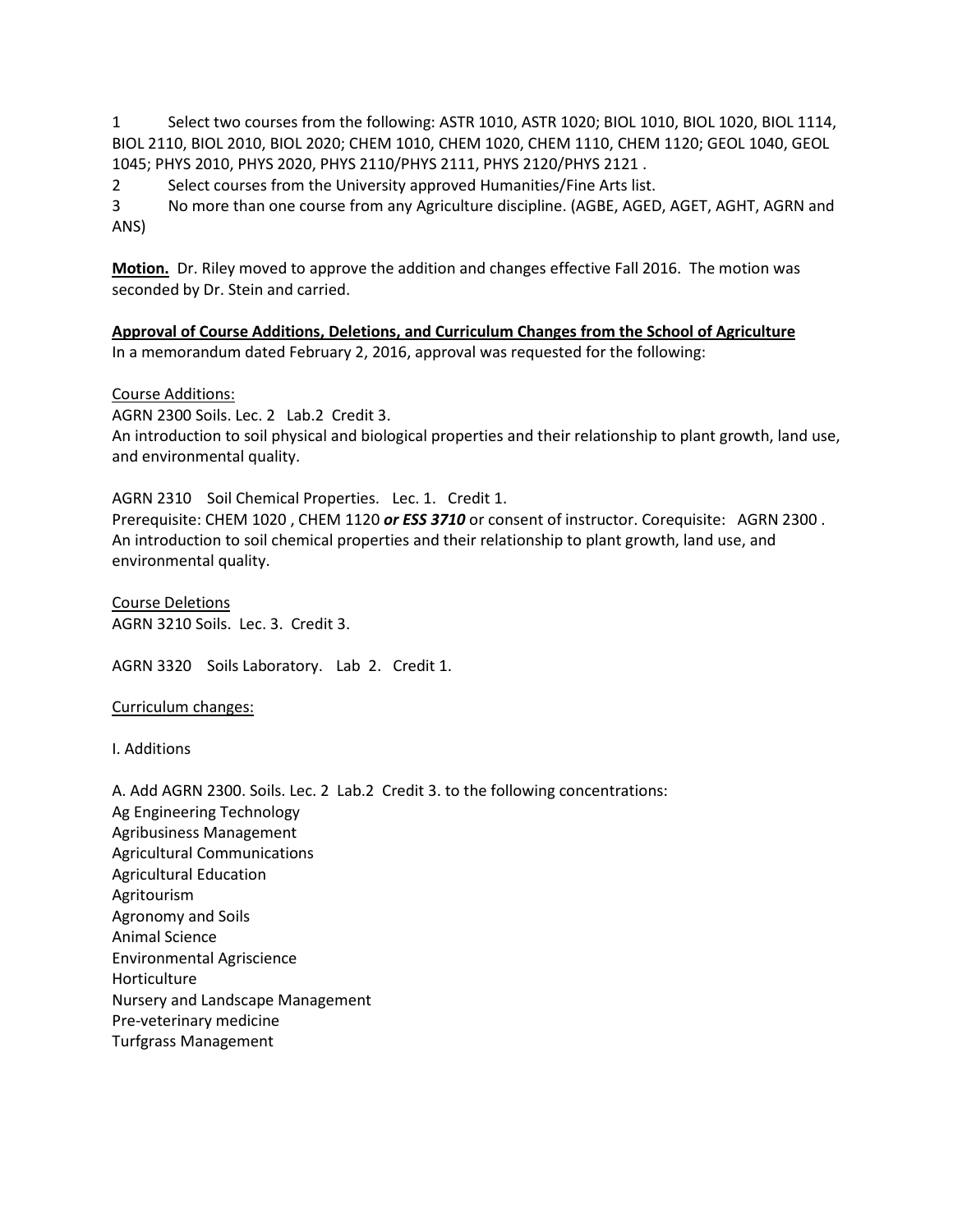B. Add AGRN 2310. Soil Chemical Properties. Lec. 1. Credit 1. to the following Concentrations: Ag Engineering Technology Agronomy and Soils Animal Science Environmental Agriscience Horticulture Nursery and Landscape Management Pre-veterinary medicine Turfgrass Management

C. Add Elective. Credit 1. to the following Concentrations: Agribusiness Management Agricultural Communications Agricultural Education Agritourism

II. Deletions

A. Delete AGRN 3210. Soils. Lec. 3. Credit 3. from the following concentrations Ag Engineering Technology Agribusiness Management Agricultural Communications Agricultural Education Agritourism Agronomy and Soils Animal Science Environmental Agriscience Horticulture Nursery and Landscape Management Pre-veterinary medicine Turfgrass Management

B. Delete AGRN 3320 Soils Laboratory. Lab 2. Credit 1. from the following concentrations Ag Engineering Technology Agribusiness Management Agricultural Communications Agricultural Education Agritourism Agronomy and Soils Animal Science Environmental Agriscience Horticulture Nursery and Landscape Management Pre-veterinary medicine Turfgrass Management

It was requested to add the prerequisite "ESS 3710" to the course addition of AGRN 2310 (in italics).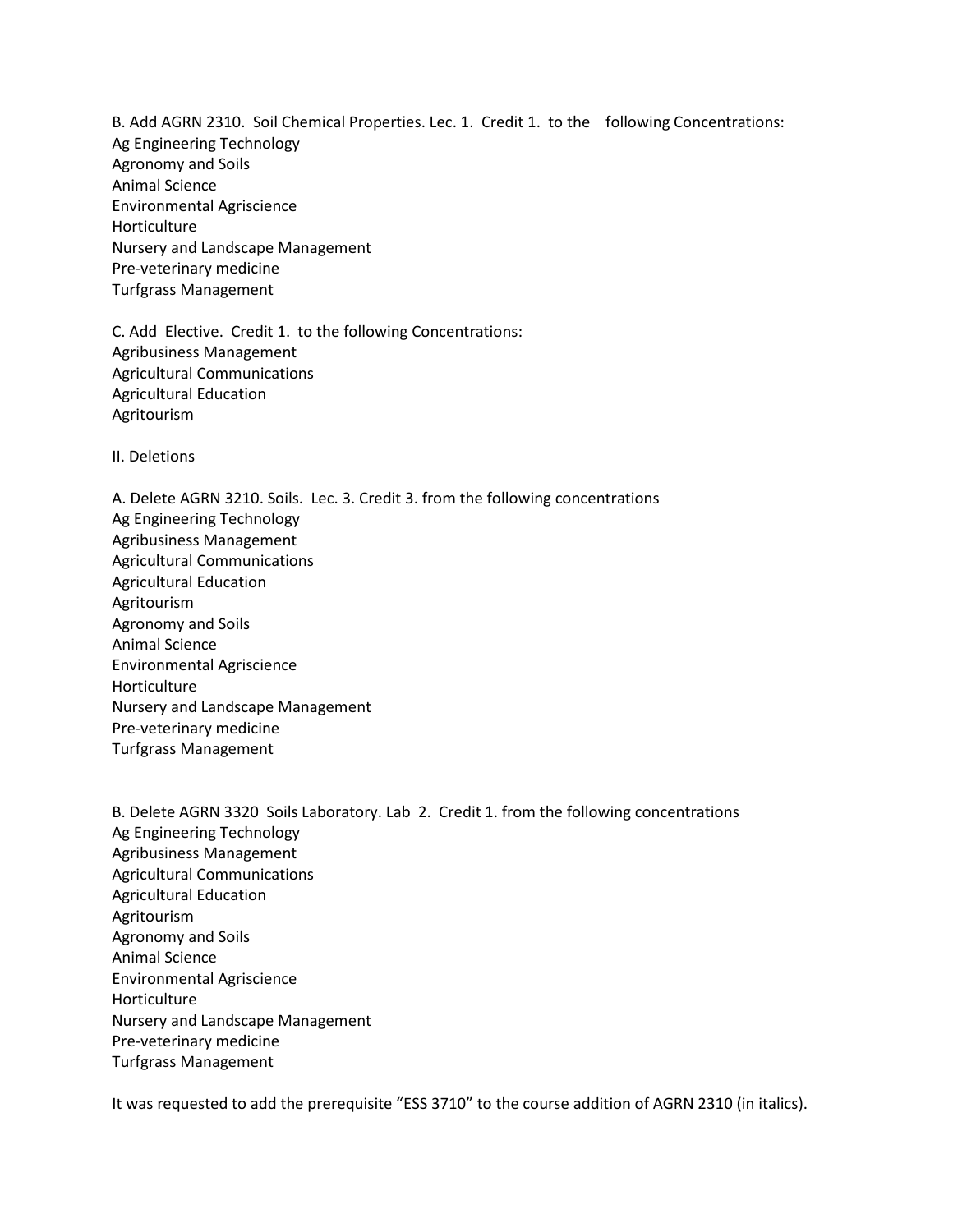**Motion.** Dr. Jeff Roberts moved to approve the additions and changes effective Spring 2016. The motion was seconded by Dr. Barnes and carried.

### **Approval of Curriculum Changes in Undergraduate Catalog from the Department of Curriculum and Instruction**

In a memorandum dated November 17, 2015, approval was requested for the following:

Curriculum change to undergraduate catalog **Special Education, SE Interventionist K-8 Concentration** From: ART 3200 Art Applications (credit 2) To: CUED 4700 Ed Data & Assessment (credit 2)

#### **Special Education, Comprehensive Program Concentration**

From: Art 3200 Art Applications (credit 2) To: CUED 4700 Ed Data & Assessment (credit 2)

**Motion.** Dr. Wendt moved to approve the change effective Fall 2016. The motion was seconded by Dr. Baker and carried.

#### **Approval of Accelerated Pre-licensure BSN (Second Degree Students) from the School of Nursing**

In a memorandum dated January 8, 2016, approval was requested for the following:

Proposed Plan of Study for Accelerated BSN for Second Degree Students Pre-Requisites: Bachelor's Degree from accredited university Within the last 10 years: BIOL 2010: Anatomy & Physiology I BIOL 2020 Anatomy & Physiology II BIOL 3230 Microbiology

MATH 1130 College Algebra or higher math

CHEM 1210 or equivalent

| <b>FALL 2017 (FIRST SEMESTER)</b> |                                  |                         |  |
|-----------------------------------|----------------------------------|-------------------------|--|
| 1 <sup>st</sup> Mini-Term         | 2 <sup>nd</sup> Mini-Term        | <b>Full Term</b>        |  |
| <b>NURS 3260-</b>                 | NURS 3250 - Med/Surg I (4)       | NURS 3240 - Pharm I (3) |  |
| Assessment (2)                    |                                  |                         |  |
| <b>NURS 3261-</b>                 | NURS $3280 - Med/Surg I Lab (3)$ |                         |  |
| Assessment                        |                                  |                         |  |
| Lab $(1)$                         |                                  |                         |  |
| <b>NURS 3270-</b>                 | NURS 3290 - Patho I (2)          |                         |  |
| <b>Fundamentals</b>               |                                  |                         |  |
| (2)                               |                                  |                         |  |
| <b>NURS 3271-</b>                 |                                  |                         |  |
| Fundamentals                      |                                  |                         |  |
| Lab $(1)$                         |                                  |                         |  |
| 6 hours                           | 9 hours                          | 3 hours                 |  |
|                                   |                                  |                         |  |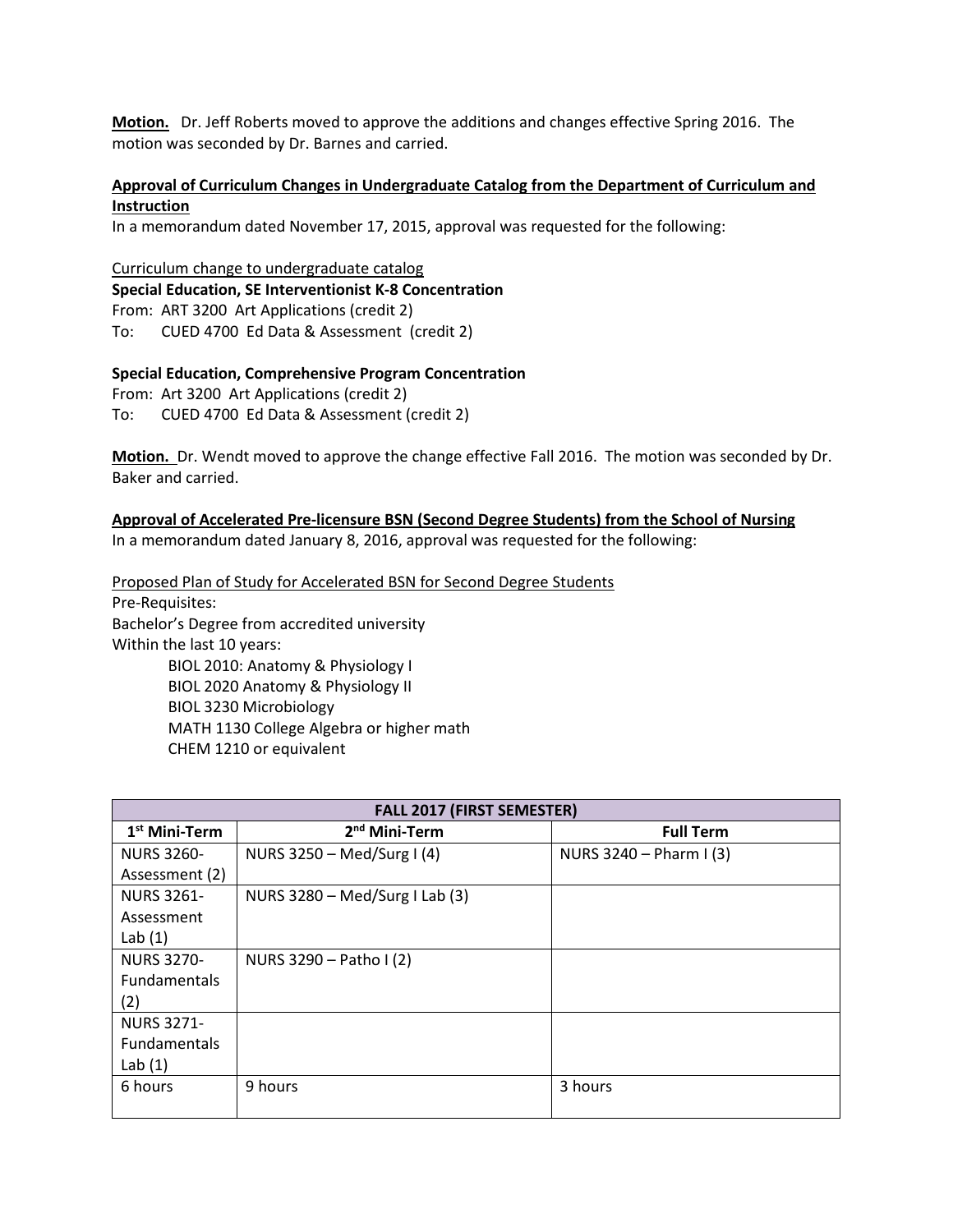|  | <b>Total Semester Hours: 18</b> |
|--|---------------------------------|

| <b>SPRING 2018 (SECOND SEMESTER)</b> |                                 |
|--------------------------------------|---------------------------------|
| 1 <sup>st</sup> Mini-Term            | 2 <sup>nd</sup> Mini-Term       |
| NURS 3370 - Mental Health (3)        | NURS 3350- Med/Surg II (4)      |
| NURS 3371 - Mental Health Lab (2)    | NURS 3361- Med/Surg II Lab (3)  |
| NURS 4300 - Research (3) $*$         | NURS 3390- Patho II (2)         |
| NURS 4800 - Geriatrics (2) $*$       |                                 |
| 8-10* hours                          | 9 hours                         |
|                                      |                                 |
|                                      | Total Semester Hours: 14 to 19* |

| <b>MAY-INTENSIVE</b>           |
|--------------------------------|
| NURS 4300-Research $(3)$ *     |
| NURS 4800 – Geriatrics (2) $*$ |

| <b>SUMMER 2018 (THIRD SEMESTER)</b> |                           |                                 |
|-------------------------------------|---------------------------|---------------------------------|
| 1 <sup>st</sup> Mini-Term           | 2 <sup>nd</sup> Mini-Term | <b>Full Term</b>                |
| NURS 4000- OB (3)                   | <b>NURS 4100-PEDS (3)</b> | NURS 4230- Pharm 2 (2)          |
| NURS 4001- OB Lab (2)               | NURS 4101- PEDS Lab (2)   | NURS 4300 - Research $(3)^*$    |
| 5 hours                             | 5 hours                   | 2 to 3 hours                    |
|                                     |                           | Total Semester Hours: 12 to 15* |

| <b>FALL 2018 (FOURTH SEMESTER)</b> |                           |                                 |
|------------------------------------|---------------------------|---------------------------------|
| $1st$ Mini-Term                    | 2 <sup>nd</sup> Mini-Term | <b>Full Term</b>                |
| <b>NURS 4430-</b>                  | <b>NURS 4450-</b>         | NURS 4460: Licensure Prep (1)   |
| Community Health (3)               | Leadership/Management (3) |                                 |
| <b>NURS 4431-</b>                  | <b>NURS 4451-</b>         |                                 |
| Community Health:                  | Leadership/Management (4) |                                 |
| Lab $(3)$                          |                           |                                 |
| 6 hours                            | 7 hours                   | 1 hour                          |
|                                    |                           | <b>Total Semester hours: 14</b> |

\* Optional course – recommend research class be population focused based on other specialty course being taken in the same term

The revenue generated from tuition and special course fees is more than adequate to support this plan (Projected revenue of \$684,360 per cohort before expenses).

Expenses by semesters:

Fall 2017: \$52,325 Spring 2018: \$58,075 May and summer 2018: \$5,400+\$77,400 Fall 2018: \$57,500 (1st cohort) + \$52,325 (2<sup>nd</sup> cohort)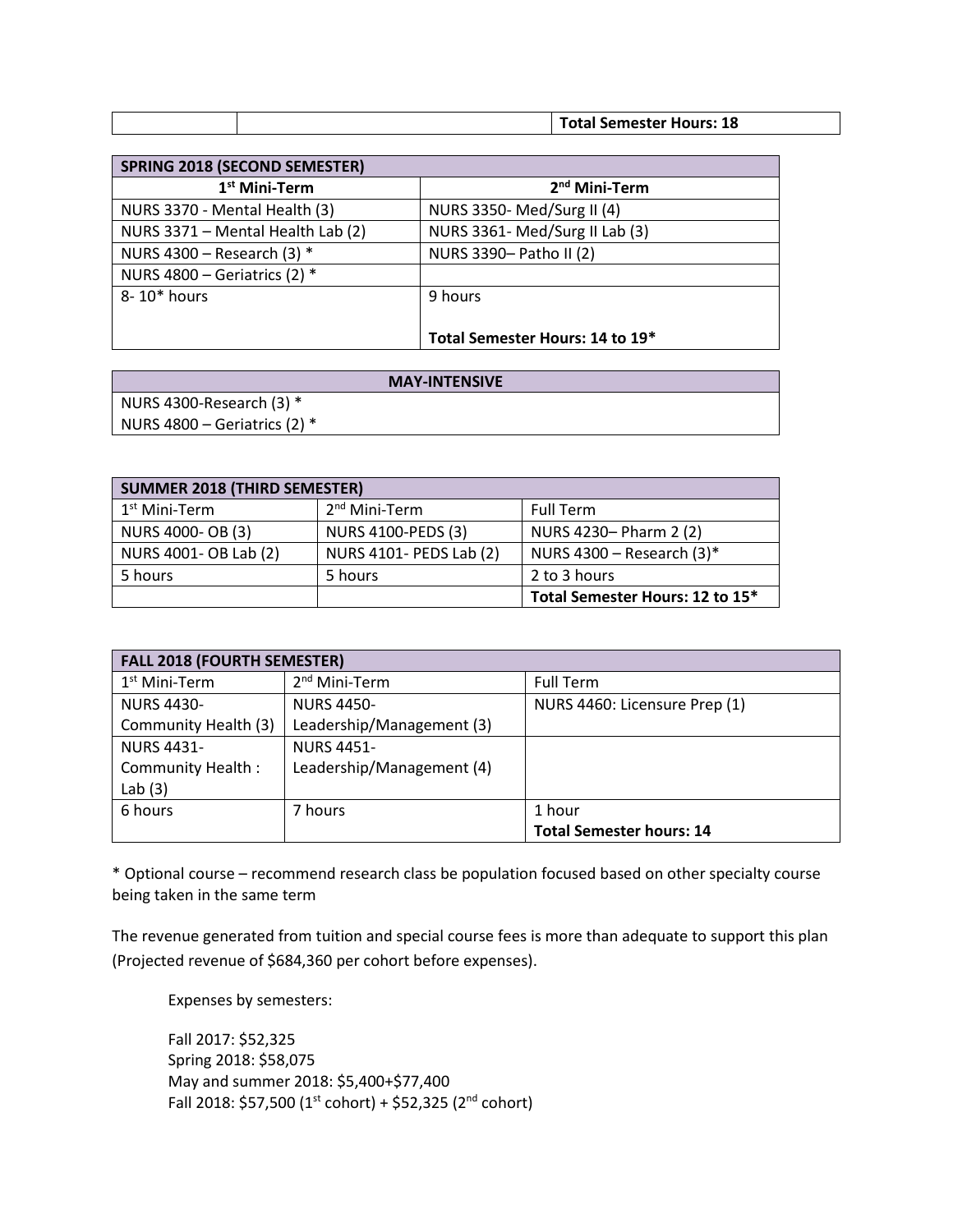**Motion.** Dr. Tzeng moved to approve the program. The motion was seconded by Ms. Collins and carried.

**Approval of Course Addition and Change from the Department of Sociology and Political Science** 

In a memorandum dated January 19, 2016, approval was requested for the following:

### Course Addition:

POLS 4430 – Power and Privilege on the Screen Lec. 3. Credit 3.

Prerequisite: POLS 1000 or consent of the instructor. Evaluation of political film, documentaries and campaign ads using appropriate film theories, political texts and political writings.

### Course Change:

From: POLS 3130 Moot Court Lec. 3. Credit 3.

Prerequisite: [POLS 1000](http://catalog.tntech.edu/search_advanced.php?cur_cat_oid=19&search_database=Search&search_db=Search&cpage=1&ecpage=1&ppage=1&spage=1&tpage=1&location=33&filter%5Bkeyword%5D=POLS+3130&filter%5Bexact_match%5D=1#tt4204) or consent of the instructor. A study of the legal research, logic, appellate strategies, courtroom behavior, and etiquette associated with preparing, presenting, and arguing cases before an appellate court judge or justices

### To: POLS 3130 Moot Court Lec. 3. Credit 3.

Prerequisite: POLS 1000 or consent of the instructor. Analysis of mock civil or criminal cases with briefing of twenty cases from provided table of authorities as well as submission of team case brief for scoring. Includes participation in an annual statewide Moot Court competition with oral argument. May be repeated once because the topic changes each fall.

**Motion.** Dr. Raymondo moved to approve the addition and change. The motion was seconded by Dr. Eisen and carried.

**Approval of Course Additions and Change from the Department of Sociology and Political Science** In a memorandum dated January 26, 2016, approval was requested for the following:

### Course Additions:

CJ/SOC 3620 Victimology Lec. 3 Cr. 3

Prerequisite: SOC 1010 Introduction to Sociology and or CJ 2660 Criminology. Students must be majoring on SOC, SOC/CJ, or SOC/SW. Non majors may be admitted by consent of instructor. This course provides an in-depth analysis of the victims of criminal activity including: the various challenges victims face as they seek justice through the criminal justice system; the risk factors and probability of expe5riencing crime; and, specific theoretical perspectives that center on the victims of crime. Topics such as restorative justice and victim blaming are also explored.

## CJ/SOC 4540 Women and Crime Lec. 3, Cr. 3

Prerequisite SOC 1010 Introduction to Sociology and or CJ 2660 Criminology. Students must be majoring in SOC, SOC/CJ, or SOC SW. Non majors may be admitted by consent of instructor. This course provides in in-depth analysis on women's involvement in both crime enforcement, and crime perpetration. The course examines how societal gender norms and concepts such as "femininity" impact women as law enforcers, perpetrators, and victims of crime.

Course Change: From: CJ/SOC 4520 Domestic Violence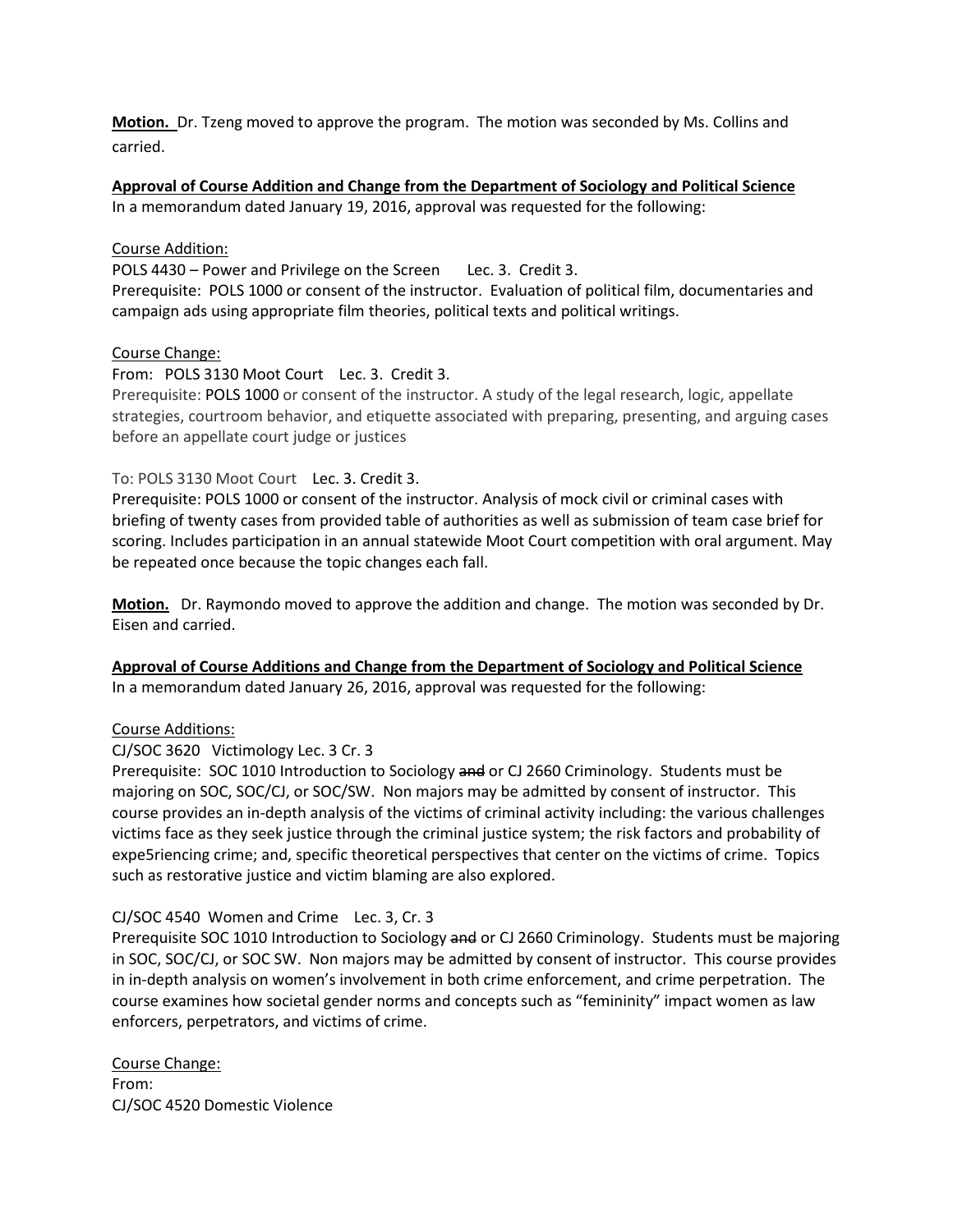## To: CJ/SOC 4520 Patters of Domestic Violence

Dr. Raymondo requested to remove "and" in the prerequisite sequence.

**Motion.** Dr. Raymondo moved to approve the additions and change effective Fall 2016. The motion was seconded by Dr. Barnes and carried.

### **Approval of Course Addition, Deletion, Changes and Curriculum Changes from the School of Human Ecology**

In a memorandum dated January 18, 2016, approval was requested for the following:

Course Addition: HEC 4254 Field Experience in School Nutrition Credit 6. Prerequisite: HEC 3240 and HEC 4242. Supervised work experience in a school nutrition setting.

Course Deletions: HEC 4250 Field Experience in School Food Service Credit 4.

Curriculum Changes**:** From: Child Life HEC Core: HEC 1010, HEC 1020, HEC 2031, HEC 2041

To:

Child Life HEC Core Choose 3 credits: HEC 2031 or HEC 2041 Add HEC 1010 Life Span Development as a required course to Freshmen Year Remove HEC 1020 from the list of Core options only in this Child Life curriculum From: Child Life Freshmen Year Total credits: 29

To: Child Life Freshmen Year Total credits: 29 (adding HEC 1010 Life Span Development as a required course to FR Year)

From: Child Life HEC Core Credit: 6 in Freshman Year To: Child Life HEC Core Credit: 3 in Freshmen Year

From: Child Life Electives (Suggested courses (but not limited to) for Electives ECSP 3001, ECSP 3211, ECSP 4300 (5300), EXPW 2150, SOC 3650

To:

Child Life – remove this section on Electives as there are no longer any elective credits in the curriculum

From: Note: Child Life curriculum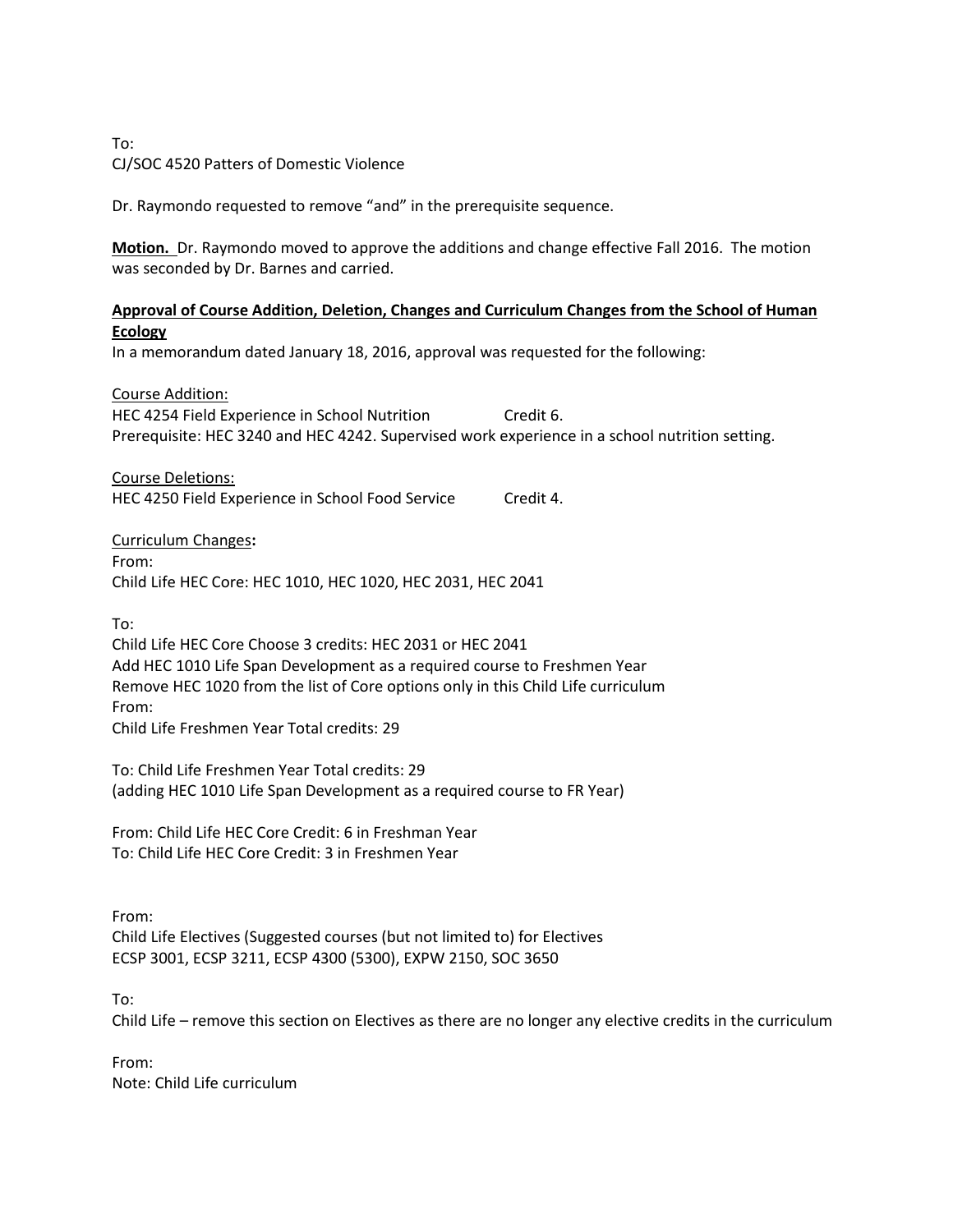In order to graduate with a B.S. degree, Human Ecology, concentration Child Life, the following requirements must be completed prior to graduation.

- 1. Students must be accepted into and successfully complete a child life practicum under the direct supervision of a Certified Child Life Specialist. The practicum course may be taken in the spring or summer semester of the junior year.
- 2. Students must be accepted into and successfully complete a child life clinical experience (internship) which is supervised by a Certified Child Life Specialist. To pass the clinical experience course, students must earn minimal entry-level competence during the internship experience.
- 3. Students who are unsuccessful in securing placement for an appropriate practicum may not continue on in the Child Life concentration. Students who are unsuccessful in securing an appropriate Child Life Internship prior to graduation, may NOT graduate with a degree in Human Ecology, concentration in Child Life.

# To:

## Note: Child Life curriculum

In order to graduate with a B.S. degree, Human Ecology, concentration Child Life, the following requirements must be completed prior to graduation.

- 1. Students must be accepted into and successfully complete a child life practicum under the direct supervision of a Certified Child Life Specialist. The practicum course may be taken in the spring or summer semester of the junior year.
- 2. Students must be accepted into and successfully complete a child life clinical experience (internship) which is supervised by a Certified Child Life Specialist. To pass the clinical experience course, students must earn minimal entry-level competence during the internship experience.
- 3. Students who are unsuccessful in securing placement for an appropriate practicum may not continue on in the Child Life concentration. Students who are unsuccessful in securing an appropriate Child Life Internship prior to graduation, may NOT graduate with a degree in Human Ecology, concentration in Child Life.

# *NEW INFORMATION*

- 1. A Master's Degree in Child Life OR a Master's Degree with a Concentration in Child Life from an Academic Program Accredited by the Child Life Council will be required for certification eligibility beginning January 1, 2022.
- 2. A Master's Degree in Child Life from an Academic Program Accredited by the Child Life Council will be required for certification eligibility beginning January 1, 2025.

## From:

Child Life HEC 2510 Creative Play in Sophomore Year Child Life HEC 2220 Medical Terminology in Junior Year Total Sophomore Year credits: 33 Total Junior Year credits: 36

TO:

Move HEC 2510 Creative Play 3 credits to Junior Year of Child Life Curriculum Move HEC 2220 Medical Terminology 1 credits to Sophomore Year of Child Life Curriculum Total Sophomore Year Credits: 31 Total Junior Year credits: 34

From: Child Life Junior Year curriculum HEC 3011 Consumer Economics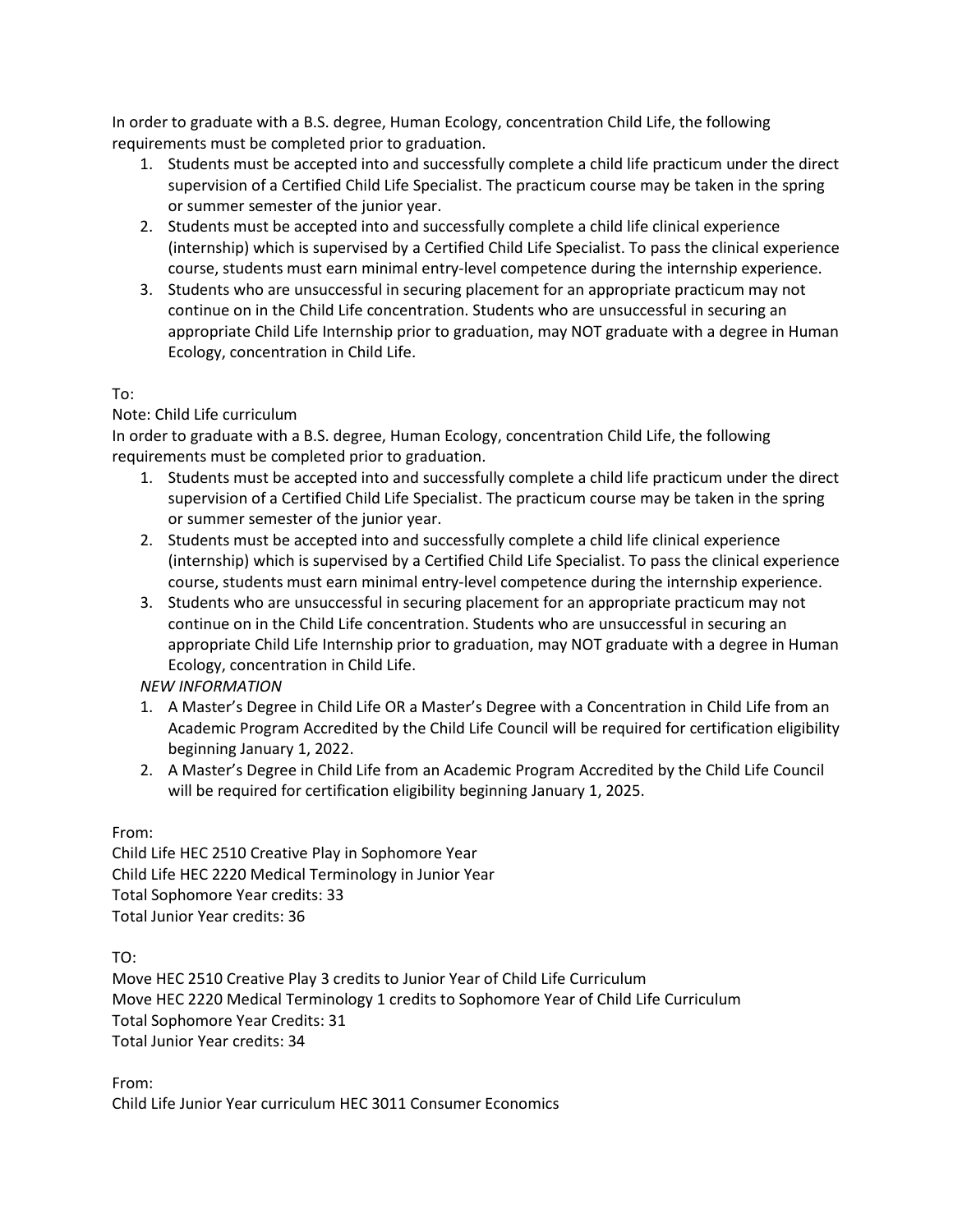Child Life Junior Year curriculum NURS 3050 Total Junior Year Credits: 36 Total Senior Year Credits: 22

To:

Move HEC 3011 Consumer Economics 3 credits to Child Life Senior Year curriculum Move NURS 3050 Pediatric Illness 1 credit to Child Life Senior Year Curriculum Total Junior Year Credits: 31 Total Senior Year Credits: 26

From:

Merchandising and Design Curriculum (HEME) Sophomore Year, Delete ACCT 2110 3 credits Delete ECON 2020 3 credits Total Credit hours Sophomore Year: 34

To: Add: HEC Elective Credit 3. Total Credit Hours Sophomore Year: 31

From: HEME Junior Year Total Credits 26 Six Credit Hours Required: HEC 2300 OR HEC 3300 OR HEC 4300 OR HEC 4301

To:

HEME Junior Year Total Credits 29 Credits Add ACCT 3720 3 credits to Junior Year of HEME curriculum Six Credit Hours Required: HEC 2300 Tailoring (offered in Fall Even Years) OR HEC 3300 Flat Pattern (offered in Spring Even Years) OR HEC 4300 Draping (offered in Fall Odd Years) OR HEC 4301 Computer Aided Apparel Design (offered in Spring Odd Years)

From: HEME Senior Year Curriculum Elective Credit 1. HEC 4990 Internship (six required) Credit 3, 6, 8, 12 Total Credits: 26 List of Electives: HEC 4600 through PSY 3410

To: HEME Senior Year Curriculum Elective Credits 4. HEC 4990 Internship Credit 6. Remove the list of elective classes – no longer needed Total Credits: 26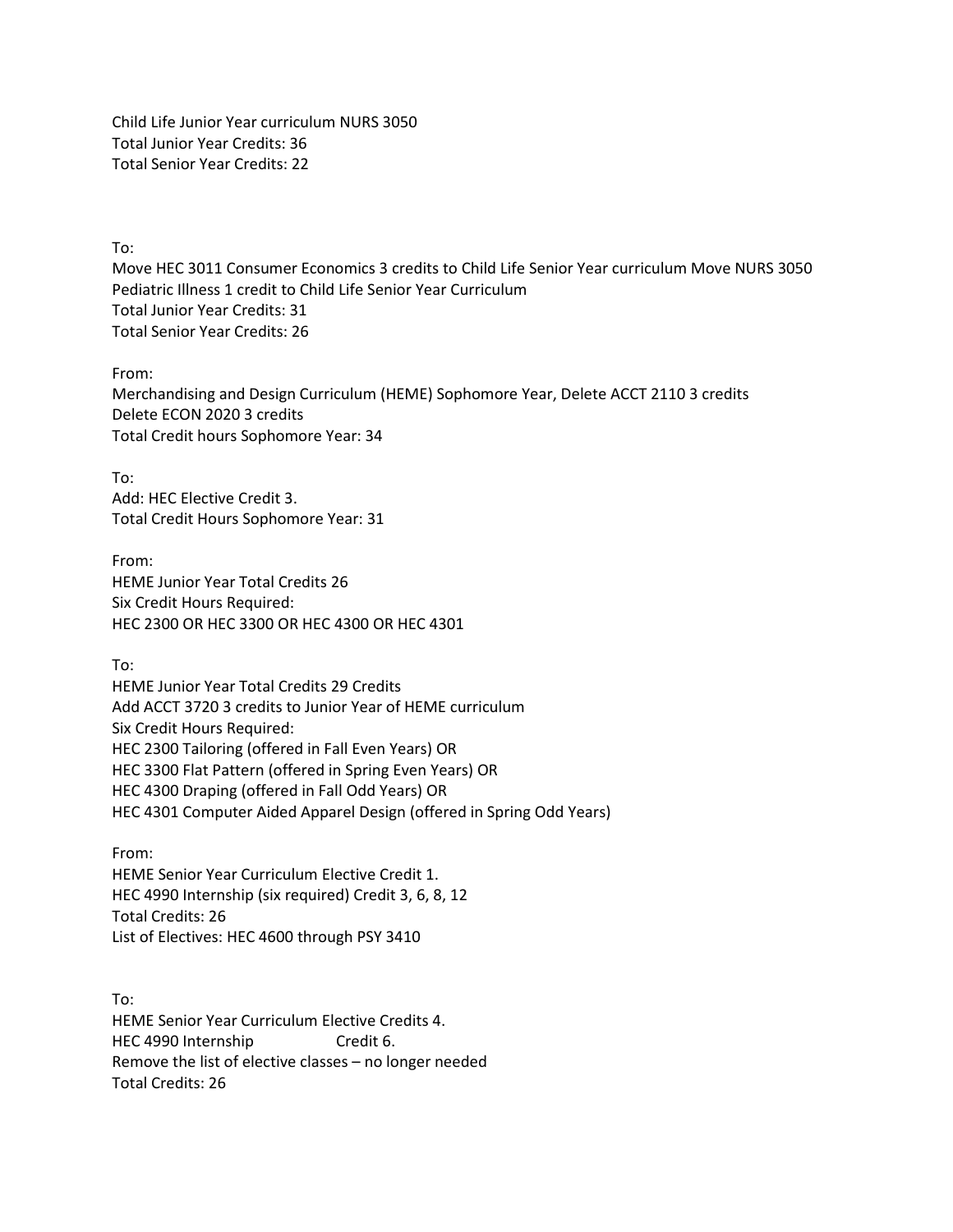From:

Food, Nutrition and Dietetics: Foodsystems Administration option Note: Select a humanities/fine arts course from the general list.

To complete certification as a School Food Service Supervisor: Add School Food Service Field Experience 4250 and SPED 3000.

To be eligible to apply for an Environmental Health Specialist, twenty-four (24) credits in natural sciences is required.

NOTE: This option does NOT include courses required to complete the Didactic Program in Dietetics. See Dietetics option for courses and other requirements to become a Registered Dietitian (R.D.).

## To:

Food, Nutrition and Dietetics: Foodsystems Administration option Note:

- 1. To be eligible to complete endorsement to become a School Nutrition Supervisor in Tennessee, the following courses must be taken:
- a. Take HEC 4252 instead of HEC 4995

b. Enroll in 18 total credits of Education, Psychology, or Sociology- See advisor for suggested courses.

c. Successfully complete BGMT 3630, ACCT 2110, HEC 4242, HEC 2020 and MATH 1530.

- 2. To be eligible to apply for an Environmental Health Specialist in Tennessee, twentyfour (24) credits in natural sciences are required. See advisor for suggested courses.
- 3. NOTE: This option DOES NOT meet accreditation content requirements to complete the Didactic Program in Dietetics (DPD) and therefore students in the FSA option are not eligible to continue requirements to become a Registered Dietitian.

From:

HEFO Foodsystems Administration Option, Sophomore Year Move HEC 3011 to Junior Year Total Credits Sophomore Year:30 Foodsystems Administration Option, Junior Year Move Humanities/Fine Arts Electives to Sophomore Year 6 credits. Total Credits Junior Year: 30 Elective Credit in Junior Year 5 Senior Year Electives (3 upper division) Credit 4. HEC 4995 Field Experience – Food Systems Credit 6

To:

HEFO Foodsystems Administration Option Sophomore Year Add Humanities/Fine Arts Electives Credits 6. Total Sophomore Year Credits: 33 HEFO Foodsystems Administration Option Junior Year Add HEC 3011 Consumer Economics 3 credits Electives Credit 6. Total Junior Year Credits: 28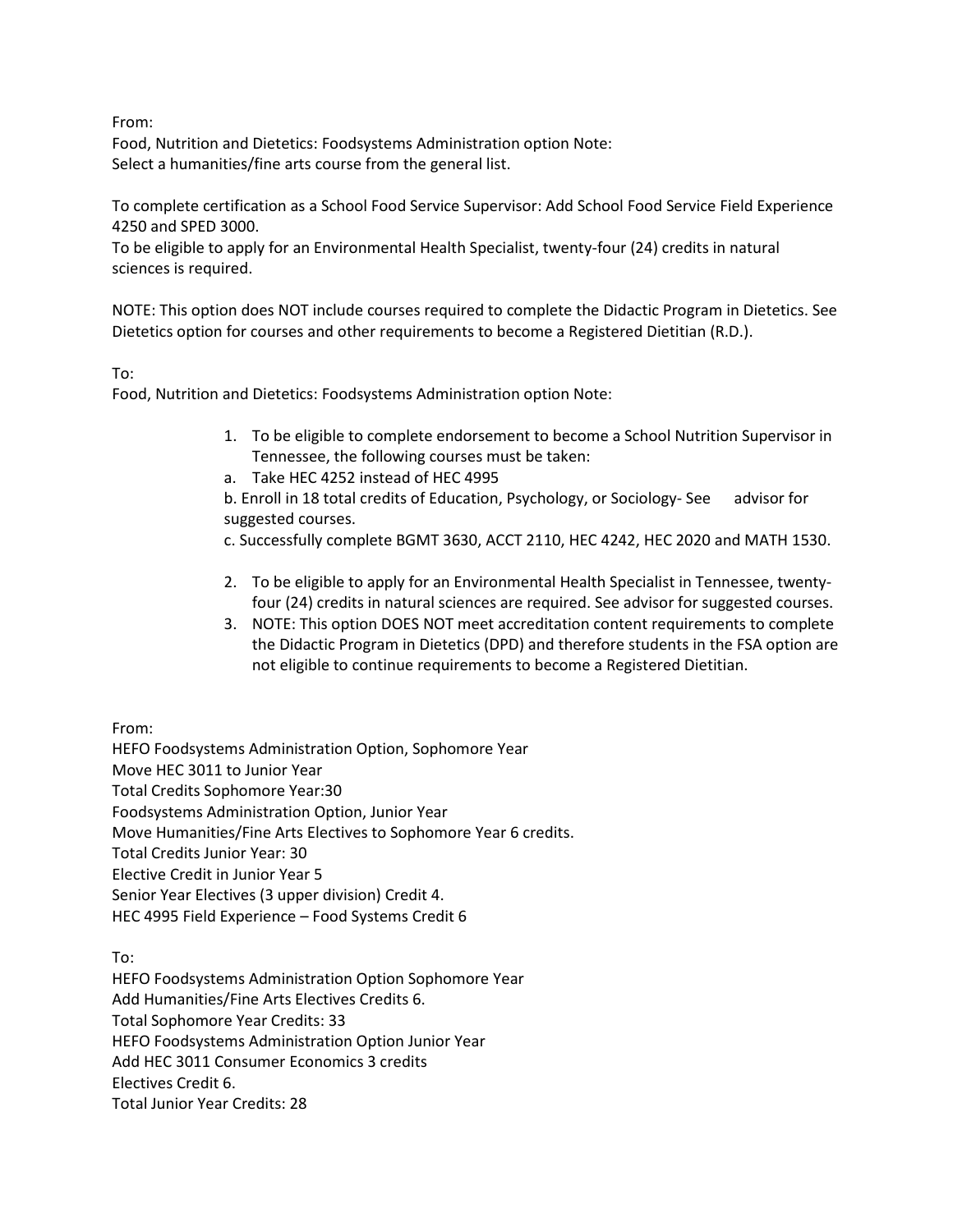Senior Year Electives (upper division) Credit 3. Total Senior Year Credits 27 HEC 4995 Field Experience Food Systems credit 6 OR HEC 4252 Field Experience in School Nutrition

From:

HEC Family and Consumer Sciences Education Curriculum Sheet senior Year HEC 3500 3 credits (move to Junior Year) SPED 3000 (move to Senior Year)

To: HEC Family and Consumer Sciences Education curriculum sheet senior Year SPED 3000 3 credits HEC Family and Consumer Sciences Education curriculum sheet Junior Year HEC 3500

### **Course Changes:**

From:

HEC 4550 Professional Aspects of Child Life Lec.3. Credit.3. Prerequisite: HEC 3560. Professionalism, program development including administration, and various roles of supervision within the field of Child Life in preparation for a Child Life Internship and the national certification exam.

To:

HEC 4550 Research Methods and Professional Aspects of Child Life Lec. 3.Credit.3. Prerequisite: HEC 3560. Professionalism, program development including administration, research methods appropriate to child life clinical practice, and various roles of supervision within the field of Child Life in preparation for a Child Life Internship and the national certification exam.

From:

HEC 2300 Tailoring Lec. 1. Lab. 4. Credit 3. Prerequisite: HEC 2032. Evaluation and use of tailoring techniques in the selection, fitting, and construction of garments.

To:

HEC 2300 Tailoring Lec. 1. Lab. 4. Credit 3. Prerequisite: HEC 1300. Evaluation and use of tailoring techniques in the selection, fitting, and construction of garments.

From:

HEC 3300 Flat Pattern Lec.1.Lab.4.Credit.3. Prerequisite: HEC 2032. Apparel design from sketching to pattern making to garment completion.

TO:

HEC 3300 Flat Pattern Lec.1.Lab.4.Credit.3. Prerequisite: HEC 1300. Apparel design from sketching to pattern making to garment completion.

From:

HEC 2031 Aspects of Dress Lec.2.Lab.2 Credit 3.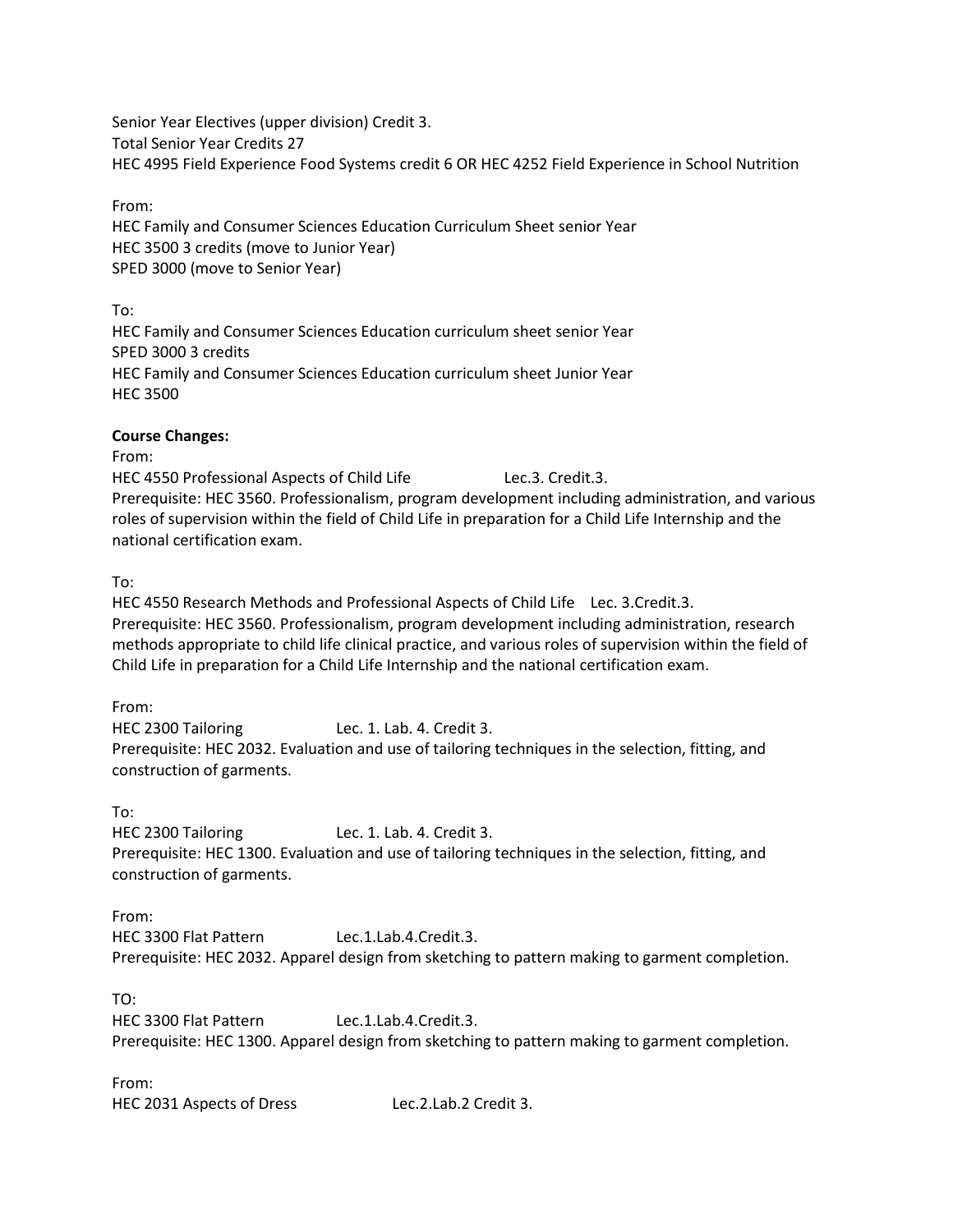To: HEC 2031 Aspects of Dress Lec3. Credit3.

FROM: HEC 2200 Lec. 3. Lab.1. Credit.3.

Development of Young Children: Conception to age 9

Basic principles and theories of child development, with emphasis on hereditary and environmental factors influencing development, the importance of developmentally appropriate practices, identification of at-risk populations, and understanding exceptionalities in children. Course includes approximately 8-10 hours of observation.

TO: HEC 2200 Lec.3. Credit.3.

Development of Young Children: Conception to Age 6

Basic principles and theories of child development from conception to age six, with emphasis on hereditary and environmental factors influencing development, and the importance of developmentally appropriate practices. Course includes approximately 8-10 hours of case study with a child below the age of six.

Effective date: Immediately on syllabus, Fall 2016 catalog

From: HEC 3500

Development: Middle Childhood/Adolescence Lec.3. Credit.3.

Basic principles of child development from ten to eighteen years including the prevalence, etiology, and psychosocial factors that contribute to challenges in adolescent development and impact on family and society.

TO: HEC 3500

Development: Middle Childhood/Adolescence Lec.3. Credit 3. Basic principles of physical, cognitive, and psychosocial development in middle childhood and adolescence; ages six through eighteen. Addresses factors that contribute to challenges in middle childhood and adolescent development. Effective date: Immediately on syllabus, Fall 2016 catalog

# **Catalog Change:**

From:

Catalog – Human Ecology Minor The minor in Human Ecology consists of 15 semester hours of courses offered by the School of Human Ecology as follows: Minor Requirements: HEC 1010 Life Span Development Credit 3. HEC 1020 Social and Professional Etiquette Credit 1. HEC 3011 Consumer Economics Credit 3. HEC Electives Credit 8.

To:

Catalog – Human Ecology Minor The minor in Human Ecology consists of 15 semester hours of courses offered by the School of Human Ecology as follows: Minor Requirements: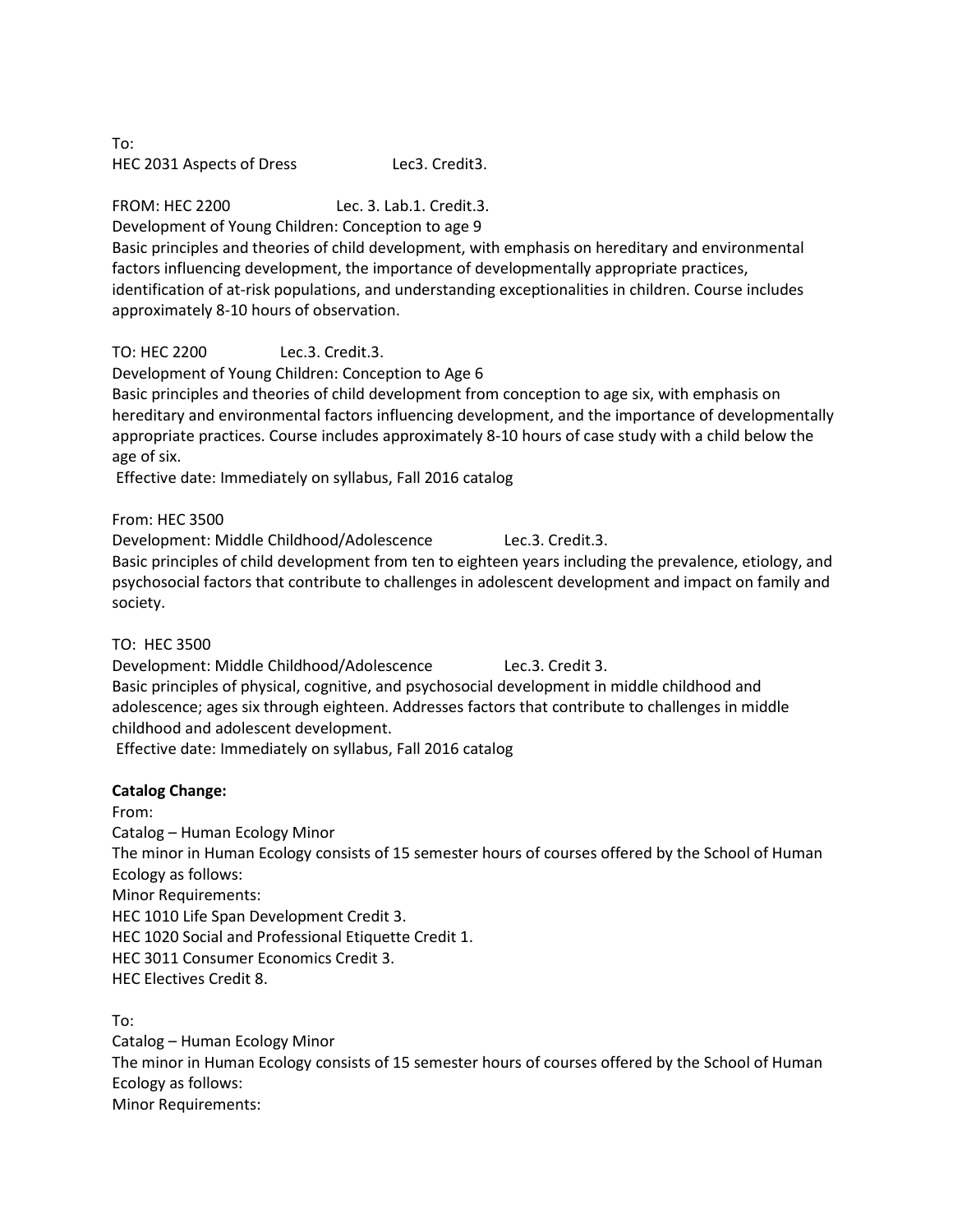HEC 1010 Life Span Development Credit 3. HEC 1020 Social and Professional Etiquette Credit 1. HEC 3011 Consumer Economics Credit 3. HEC Electives Credit 8. (3 hours must be upper division)

From:

Undergraduate catalog, list of Human Ecology courses, Family and Consumer Sciences Education section, HEC 3066 Family Violence Across the Lifespan

To:

Undergraduate catalog, list of Human Ecology courses, MOVE HEC 3066 Family Violence Across the Lifespan to the Child Development and Family Relations section

### FROM:

Undergraduate catalog, list of Human Ecology courses, Family and Consumer Sciences Education section, HEC 4065 Social Policy for Children and Families

To:

Undergraduate catalog, list of Human Ecology courses, MOVE HEC 4065 Social Policy for Children and Families to the Child Development and Family Relations section

**Motion.** Dr. Anderson moved to approve the addition, deletion and changes effective Fall 2016. The motion was seconded by Dr. Baker.

Regarding the change to "Note: Child Life curriculum," Dr. Mills questioned the added number 4 and 5, as it pertains to a Master's degree.

Dr. Anderson made a friendly amendment to the motion to remove items 4 and 5 and list as new information. The friendly amendment was accepted by Dr. Baker and the motion carried. (Correction shown above)

## **Approval of Curriculum Change from the Department of Foreign Languages**

In a memorandum dated January 26, 2016, approval was requested for the following:

Curriculum Change:

1. Include the following statement in the Undergraduate Catalog/Undergraduate Degree Requirement/9.1. Definition of Minors:

"A minor in French, German, or Spanish will consist of at least 15 credit hours of coursework including FREN, GERM, SPAN 3010 and FREN, GERM, SPAN 3020 and may not include FREN 2510/3510, GERM 2520/3520, SPAN 2510/3510, or SPAN 2550/3550."

2. Revise the following statement in the Undergraduate Catalog / Undergraduate Degree Requirement/9.2:

From: Humanities: Any combination of 15 semester hours chosen from Art (ART), English (ENGL), Foreign Languages (FREN, **JAPN**, SPAN, **or RUSS**), Music (MUS), Philosophy (PHIL), and Theatre (THEA). Note[: ENGL 1010,](http://catalog.tntech.edu/content.php?catoid=19&navoid=3465&hl=%22minors%22&returnto=search#tt6090) [ENGL 1020](http://catalog.tntech.edu/content.php?catoid=19&navoid=3465&hl=%22minors%22&returnto=search#tt8100) may not be included in the minor.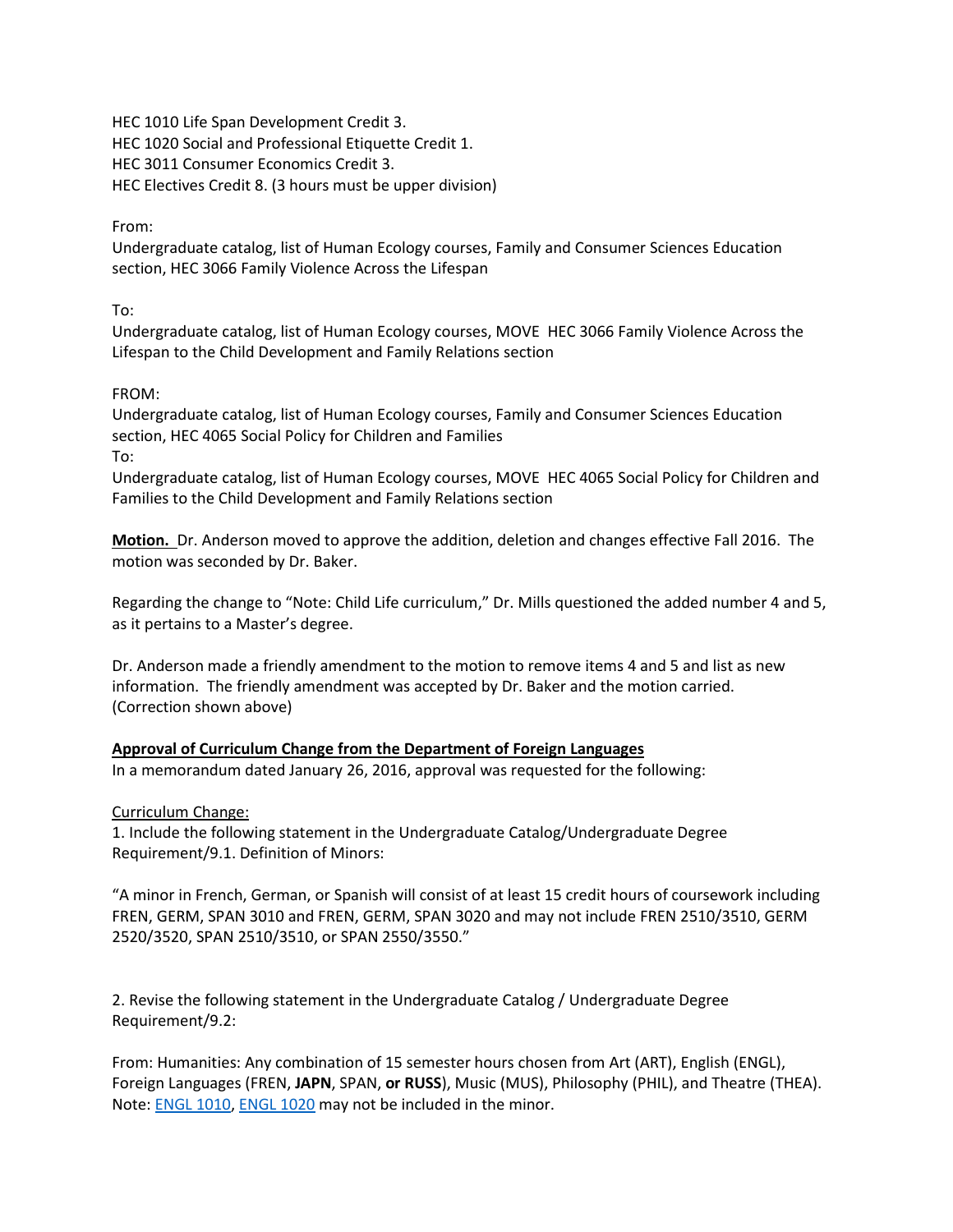To: Humanities: Any combination of 15 semester hours chosen from Art (ART), English (ENGL), Foreign Languages (FREN, **GERM**, SPAN), Music (MUS), Philosophy (PHIL), and Theatre (THEA). Note[: ENGL](http://catalog.tntech.edu/content.php?catoid=19&navoid=3465&hl=%22minors%22&returnto=search#tt6090)  [1010,](http://catalog.tntech.edu/content.php?catoid=19&navoid=3465&hl=%22minors%22&returnto=search#tt6090) [ENGL 1020](http://catalog.tntech.edu/content.php?catoid=19&navoid=3465&hl=%22minors%22&returnto=search#tt8100) may not be included in the minor.

**Motion.** Dr. Groundland moved to approve the changes effective Fall 2016. The motion was seconded by Dr. Jeff Roberts and carried.

## **Approval of Course and Curriculum Changes from the Professional Communication Program, Department of English**

In a memorandum dated January 26, 2016, approval was requested for the following:

Course Change: Change the course description for PC 4850 (5850) **FROM:** PC 4850 (5850)—Internship Credit 3, 6, 9. Part-time or full-time employment in a business, industrial, or institutional communications setting related to student academic and career goals.

## **TO:**

PC 4850 (5850)—Internship Credit 3, 6, 9.

Part-time or full-time employment in a business, industrial, or institutional communications setting related to student academic and career goals. Course may be repeated for up to a total of nine credit hours. Undergraduate students may not take more than nine credit hours of the internship during their degree programs. Graduate students may take no more than six credit hours of PC 5850 during their degree programs.

Change the prerequisite for PC 4940 Technical Editing **FROM:**

Spring. Lec. 3. Credit 3. Prerequisite: PC 4970 (5970) Principles and practices of technical editing.

## **TO:**

Lec. 3. Credit 3. Prerequisite: PC/ENGL 3250. Principles and practices of technical editing.

## Curriculum Changes

A. Add PC 4940 Technical Editing to the list of Professional Communication courses students can choose from to obtain the Professional Communication concentration.

## **FROM:**

### **Professional Communication**

|      | 2500 Comm in the Prof       |  | 3 |
|------|-----------------------------|--|---|
| 3250 | <b>Prof Communication I</b> |  | 3 |
| 3500 | Rhetoric & Internet         |  | 3 |
| 3700 | Info Design in the Prof 3   |  |   |
| 3750 | Ethics in the Prof          |  | ર |
|      | 4850 Internship             |  |   |
|      |                             |  |   |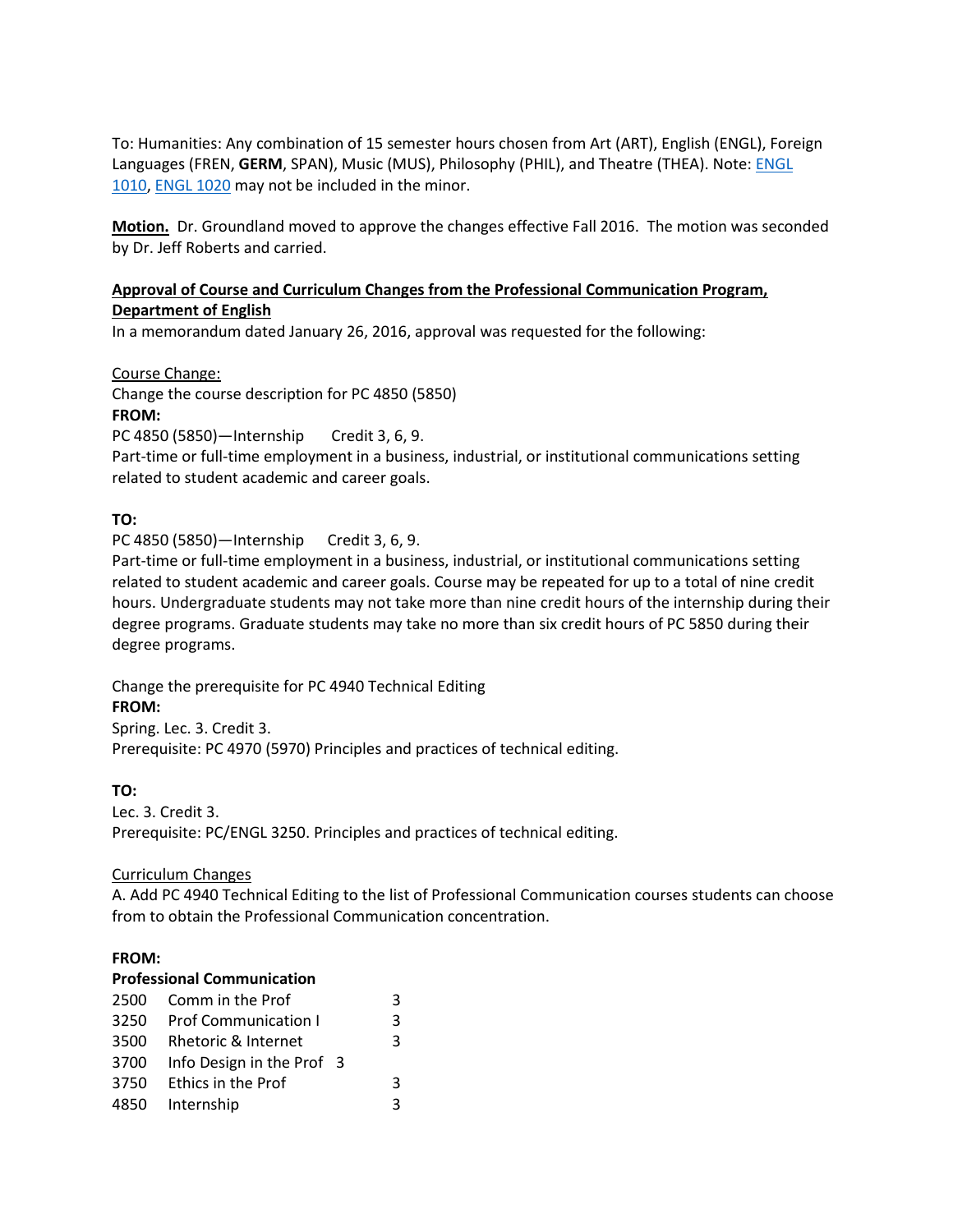| 4970                              | <b>Prof Communication II</b> | κ |   |  |  |
|-----------------------------------|------------------------------|---|---|--|--|
| 4990                              | Seminar in Prof Comm         | 3 |   |  |  |
| TO:                               |                              |   |   |  |  |
| <b>Professional Communication</b> |                              |   |   |  |  |
| 2500                              | Comm in the Prof             |   | 3 |  |  |
| 3250                              | <b>Prof Communication I</b>  |   | 3 |  |  |
| 3500                              | Rhetoric & Internet          |   | 3 |  |  |
| 3700                              | Info Design in the Prof 3    |   |   |  |  |
| 3750                              | <b>Fthics in the Prof</b>    |   | 3 |  |  |
| 4850                              | Internship                   |   | 3 |  |  |
| 4940                              | <b>Technical Editing</b>     |   | 3 |  |  |
| 4970                              | <b>Prof Communication II</b> | 3 |   |  |  |
| 4990                              | Seminar in Prof Comm         | 3 |   |  |  |
|                                   |                              |   |   |  |  |

## **(Please note that the required number of hours for the Professional Communication concentration will not change, based on another change included later in this proposal.)**

B. To increase flexibility in the Professional Communication list of courses due to scheduling and staffing conflicts, change the catalog wording of the Professional Communication core within the English B.A.

#### **FROM:**

#### **Professional Communication (24 hrs)**

| 2500                                                  | Comm in the Prof               |     | 3   |  |  |
|-------------------------------------------------------|--------------------------------|-----|-----|--|--|
| 3250                                                  | <b>Prof Communication I</b>    |     | 3   |  |  |
| 3500                                                  | <b>Rhetoric &amp; Internet</b> |     | 3   |  |  |
| 3700                                                  | Info Design in the Prof 3      |     |     |  |  |
| 3750                                                  | Ethics in the Prof             |     | 3   |  |  |
| 4850                                                  | Internship                     |     | 3   |  |  |
| 4970                                                  | <b>Prof Communication II</b>   | -3  |     |  |  |
| 4990                                                  | Seminar in Prof Comm           | ્વ  |     |  |  |
| TO:                                                   |                                |     |     |  |  |
| <b>Professional Communication Core (9 hrs)</b>        |                                |     |     |  |  |
| 2500                                                  | Comm in the Prof               |     | 3   |  |  |
| 3250                                                  | <b>Prof Communication I</b>    |     | 3   |  |  |
| 4850                                                  | Internship                     |     | 3   |  |  |
| 15 Additional Credit Hours from the Following Courses |                                |     |     |  |  |
| 3500                                                  | Rhetoric & Internet            |     | 3   |  |  |
| 3700                                                  | Info Design in the Prof 3      |     |     |  |  |
| 3750                                                  | <b>Ethics in the Prof</b>      |     | 3   |  |  |
| 4850                                                  | Internship                     |     | 3,6 |  |  |
| 4940                                                  | <b>Technical Editing</b>       |     | 3   |  |  |
| 4970                                                  | <b>Prof Communication II</b>   | -3  |     |  |  |
| 4990                                                  | Seminar in Prof Comm           | - 3 |     |  |  |
|                                                       |                                |     |     |  |  |
|                                                       |                                |     |     |  |  |

### **Resulting Year-by-Year Breakdown of Courses FROM:**

#### **Freshman Year**

ENGL 1010—Writing I Credit: 3. ENGL 1020—Writing II Credit: 3.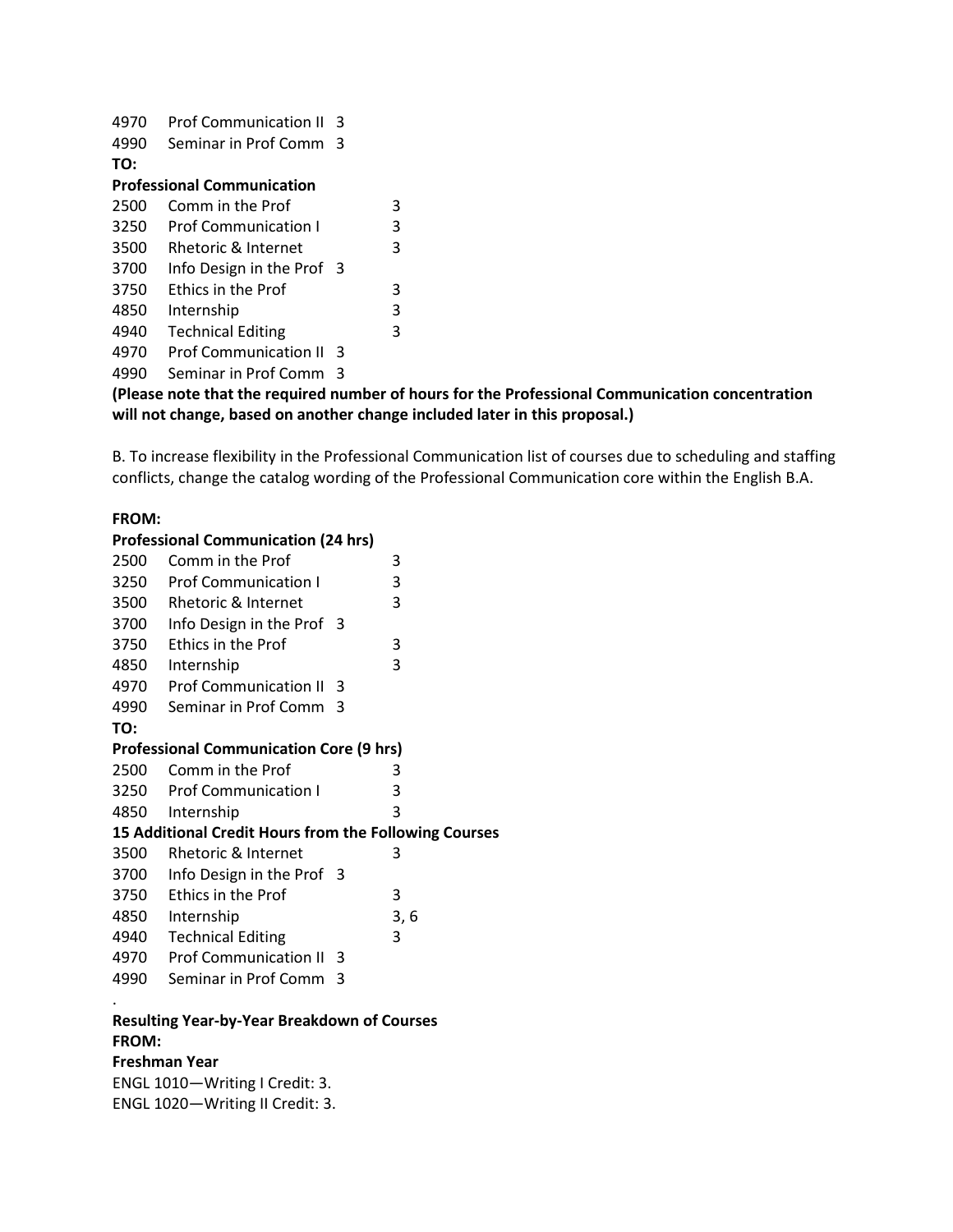HIST 2010—American History I Credit: 3. HIST 2020—American History II Credit: 3. Mathematics Credit 3. PC 2500—Communicating in the Professions Credit: 3. Natural Science Credit: 8. UNIV 1020—First-Year Connections Credit: 1. Electives Credit: 6. **TOTAL: 33**

#### **Sophomore Year**

ENGL 2330—World Literature Credit: 3. ENGL 3000—Introduction to English Methods and Research Credit: 3. ENGL 3810—British Literature I Credit: 3. ENGL 3820—British Literature II Credit: 3. PC 3250—Professional Communication I Credit: 3. Social/Behavioral Science Electives Credit: 6. Humanities/Fine Arts Elective Credit: 3. Electives Credit: 6. **TOTAL: 30**

#### **Junior Year**

ENGL 3910—American Literature I Credit: 3. ENGL 3920—American Literature II Credit: 3. ENGL 4121 (5121)—Shakespeare Credit: 3. PC 3700—Information Design in the Professions Credit: 3. PC 3750—Ethics in the Professions Credit: 3. Foreign Language Credit: 6. Humanities/Fine Arts Elective Credit: 3. Electives Credit: 3. PC/WEBD 3500—Rhetoric and the Internet Credit: 3. **TOTAL: 30**

#### **Senior Year**

ENGL 4995—Senior Colloquium Credit: 3. ENGL 4511 (5511)—Introduction to Descriptive Linguistics Credit: 3 or ENGL 4521 (5521)—History of the English Language Credit: 3 or ENGL 4531 (5531)—Grammar and Language Credit: 3. PC 4850 (5850)—Internship Credit: 3, 6, 9. (Required Credit: 3) PC 4970 (5970)—Professional Communication II Credit: 3. PC 4990—Seminar in Professional Communication Credit: 3. Foreign Language Credit: 6. Electives Credit: 6. **TOTAL: 27**

### **TO:**

**Freshman Year** ENGL 1010—Writing I Credit: 3. ENGL 1020—Writing II Credit: 3.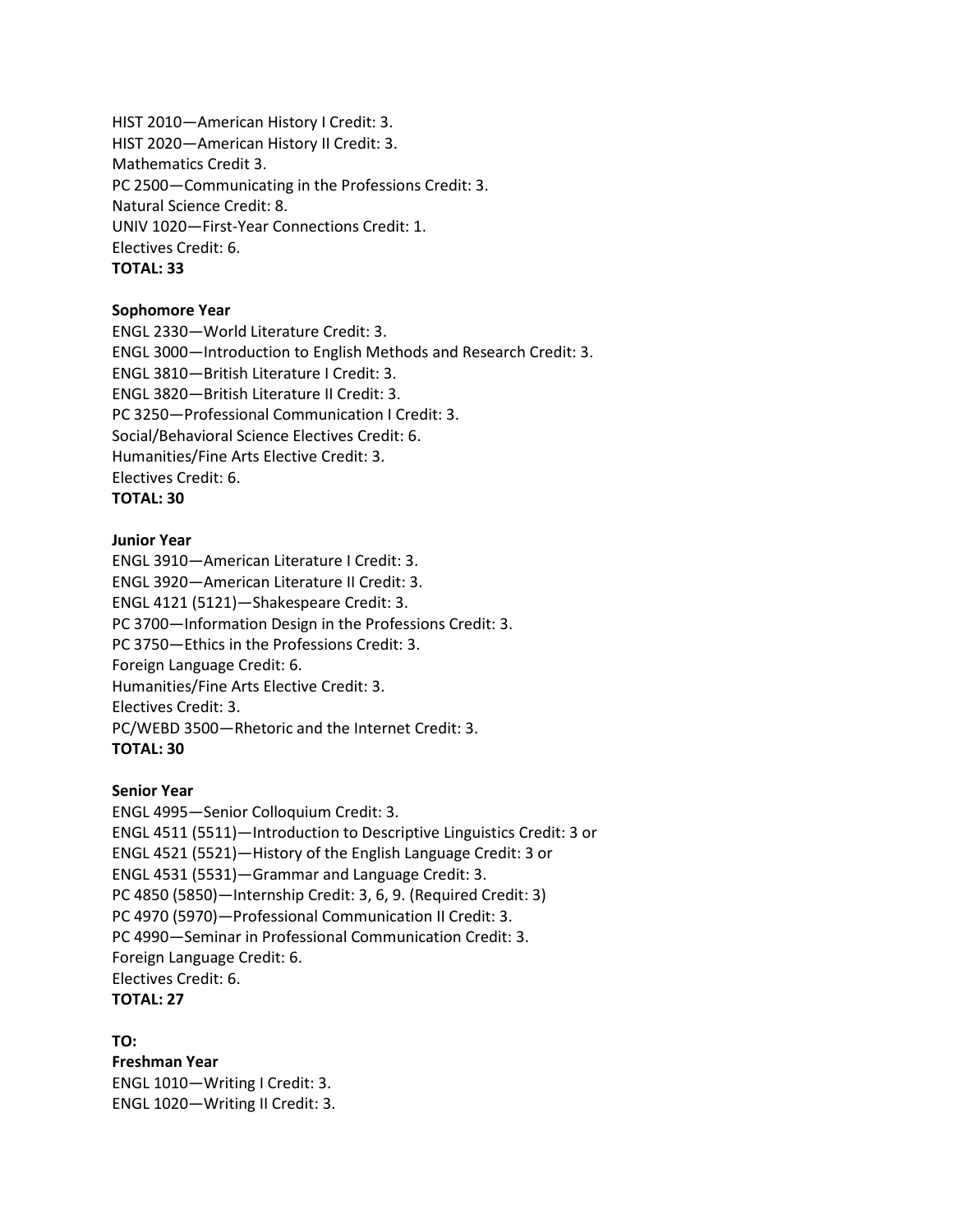HIST 2010—American History I Credit: 3. HIST 2020—American History II Credit: 3. Mathematics Credit 3. PC 2500—Communicating in the Professions Credit: 3. Natural Science Credit: 8. UNIV 1020—First-Year Connections Credit: 1. Electives Credit: 6. **TOTAL: 33**

#### **Sophomore Year**

ENGL 2330—World Literature Credit: 3. ENGL 3000—Introduction to English Methods and Research Credit: 3. ENGL 3810—British Literature I Credit: 3. ENGL 3820—British Literature II Credit: 3. PC 3250—Professional Communication I Credit: 3. Social/Behavioral Science Electives Credit: 6. Humanities/Fine Arts Elective Credit: 3. Electives Credit: 6. **TOTAL: 30**

#### **Junior Year**

ENGL 3910—American Literature I Credit: 3. ENGL 3920—American Literature II Credit: 3. ENGL 4121 (5121)—Shakespeare Credit: 3. Foreign Language Credit: 6. Humanities/Fine Arts Elective Credit: 3. Electives Credit: 3 PC 4850 (5850)—Internship Credit 3. Choose either six or nine hours from the following courses: PC/WEBD 3500—Rhetoric and the Internet Credit: 3 or PC 3700—Information Design in the Professions Credit: 3 or PC 3750—Ethics in the Professions Credit: 3 or PC 4850 (5850)—Internship Credit: 3 or 6 **TOTAL: 30 or 33**

#### **Senior Year**

ENGL 4995—Senior Colloquium Credit: 3.

Choose three hours from the following courses: ENGL 4511 (5511)—Introduction to Descriptive Linguistics Credit: 3 or ENGL 4521 (5521)—History of the English Language Credit: 3 or ENGL 4531 (5531)—Grammar and Language Credit: 3. Foreign Language Credit: 6. Electives Credit: 6.

Choose either six or nine hours from the following courses: PC 4940 (5940)—Technical Editing Credit: 3 or PC 4970 (5970)—Professional Communication II Credit: 3 or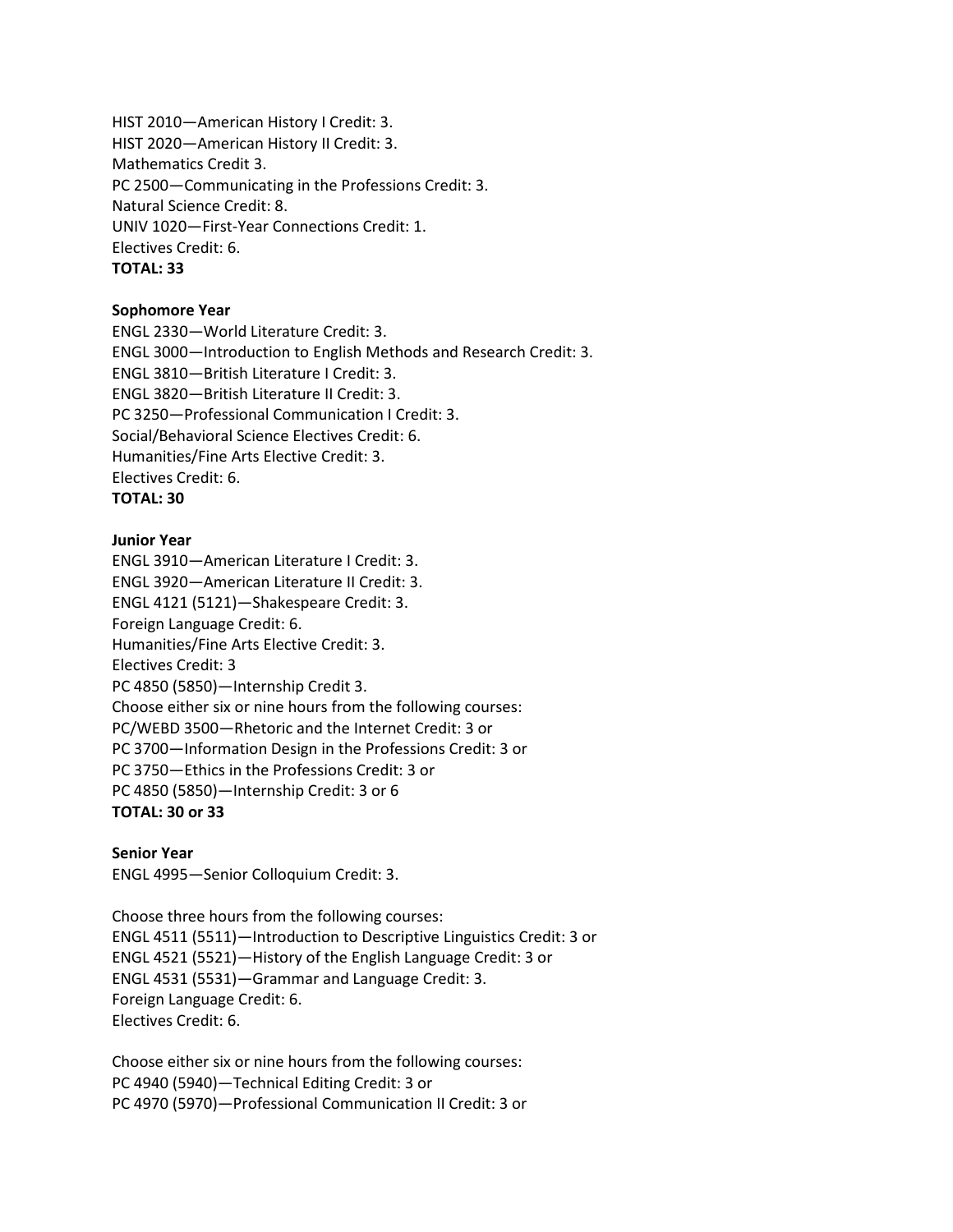PC 4990—Seminar in Professional Communication Credit: 3 or PC 4850 (5850)—Internship Credit: 3 or 6. **TOTAL: 24 or 27**

**(Note: The optional options following the year-by-year breakdown of courses will not change.)**

## **Ways These Changes Support the SLOs for the PC Program**

These proposed changes support the following Student Learning Outcome for the English Department: "Students will demonstrate the capacity to write and speak clearly, read perceptively, and think critically."

**Motion.** Dr. Linda Null, representing Dr. Pelton, moved to approve the changes effective Fall 2016. The motion was seconded by Dr. Frye and carried.

### **Approval of Course Change from the Department of English**

In a memorandum dated September 3, 2015, approval was requested for the following:

### Course Change:

Change the course description, prerequisites, and number of credit hours for ENGL 4990 Internship. Credit 3, 6, 9, or 12.

### **FROM:**

ENGL 4990 (5990). Internship. Credit 3, 6, 9, or 12. Prerequisites: Junior or senior status, ENGL 4411 (5411) or ENGL 3250, and consent of the instructor. Part-time or full-time employment in a business or institution setting related to a student's academic and career goals. Cannot be taken in place of required or elective English courses, undergraduate or graduate.

## **TO:**

ENGL 4990. Internship. Credit 3. Prerequisites: Junior or senior status, at least two ENGL courses at the 3000-level or above, and consent of the chair or internship coordinator. This course is for English majors only. Part-time employment in a business or institution setting related to a student's academic and career goals, and contextualized by guided written reflection with a faculty member. Cannot be taken in place of core English courses (ENGL 3000, ENGL 3810, ENGL 3820, ENGL 3910, ENGL 3920, ENGL 4121, ENGL 4995).

**Motion.** Dr. Null moved to approve the change effective Summer 2016. The motion was seconded by Dr. Eisen and carried.

## **Approval of Course Addition from the Department of English**

In a memorandum dated September 15, 2015, approval was requested for the following:

## Course Addition:

## THEA 3600-Film Studies Lec. 3, Cr. 3

This course will focus on the film work of significant movie directors, performers, cinematographers or on a particular film genre. The student will gain a sense of the work of that director, performer, cinematographer, as well as the challenges they face putting together a film. Or, the student will get an opportunity to examine films that are significant to that particular genre. We will examine film practices, film directors, actors, cinematographers, or film genres as chosen by the instructor. The student will be responsible for watching the films in class, discussing the films and writing about the films.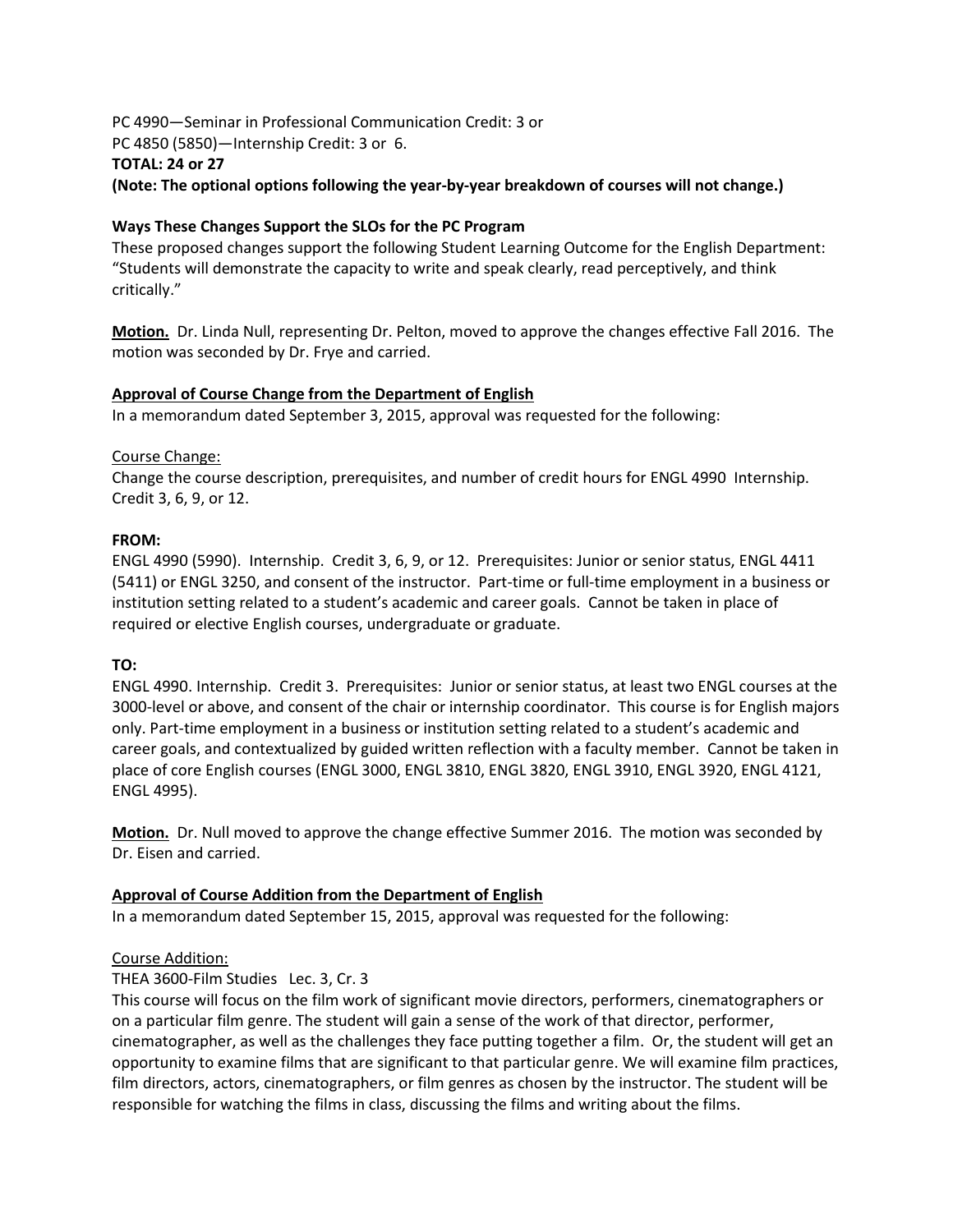**Motion.** Dr. Null moved to approve the course addition effective Fall 2017. The motion was seconded by Dr. Stein and carried.

### **Approval of Creation of BA/MA Fast Track in English from the Department of English**

In a memorandum dated January 5, 2016, approval was requested for the following:

### BA/MA Fast Track – English

The Fast Track program is designed to enable undergraduates to accumulate up to six (6) credit hours of graduate coursework, to satisfy both undergraduate and graduate degree requirements, while still pursuing their undergraduate degree. The coursework would enable an efficient graduate program transition with the potential for accelerated completion. The courses must be taken at Tennessee Tech University. (Students who reach the number of credits required for their undergraduate degrees can also take additional courses for graduate credit before graduation, thus potentially accelerating their M.A. program even more.)

The minimum admission requirements for participating in the English Fast Track Program are:

- Enrollment as a TTU undergraduate English major with at least 90 hours of completed courses within their program of study;
- Completion of ENGL 3000;
- Overall GPA of 3.25 or better; GPA in 3000-level and above English coursework of 3.5 or better;
- Recommendation from the student's undergraduate advisor;
- Course approval from course professor and graduate faculty advisor;
- In addition to the requirements for admission to the Fast Track BA/MA program, all requirements for admission to the graduate program must also be met upon graduation. Meeting these minimum requirements does not guarantee admission to the graduate program.

*Program participants should consult with their undergraduate and future graduate advisors regarding appropriate graduate courses to take and must earn a minimum grade of "B" in the graduate courses in order to apply them to their M.A. program of study. Students should be aware of potential financial implications of credits taken beyond scholarship allowances.*

Establishment of the BA/MA English Fast Track will not result in additional costs. The program will enhance the department's efforts to prepare students to demonstrate a broad and integrated knowledge of literary history and theory and to succeed in Ph.D. programs in English; in other areas of advanced graduate education; and in careers in high school, community college/university teaching.

**Motion.** Dr. Null moved to approve the BA/MA Fast Track in English. The motion was seconded by Dr. Stein and carried.

## **Approval of Course and Curriculum Changes from the Department of Physics**

In a memorandum dated January 15, 2016, approval was requested for the following: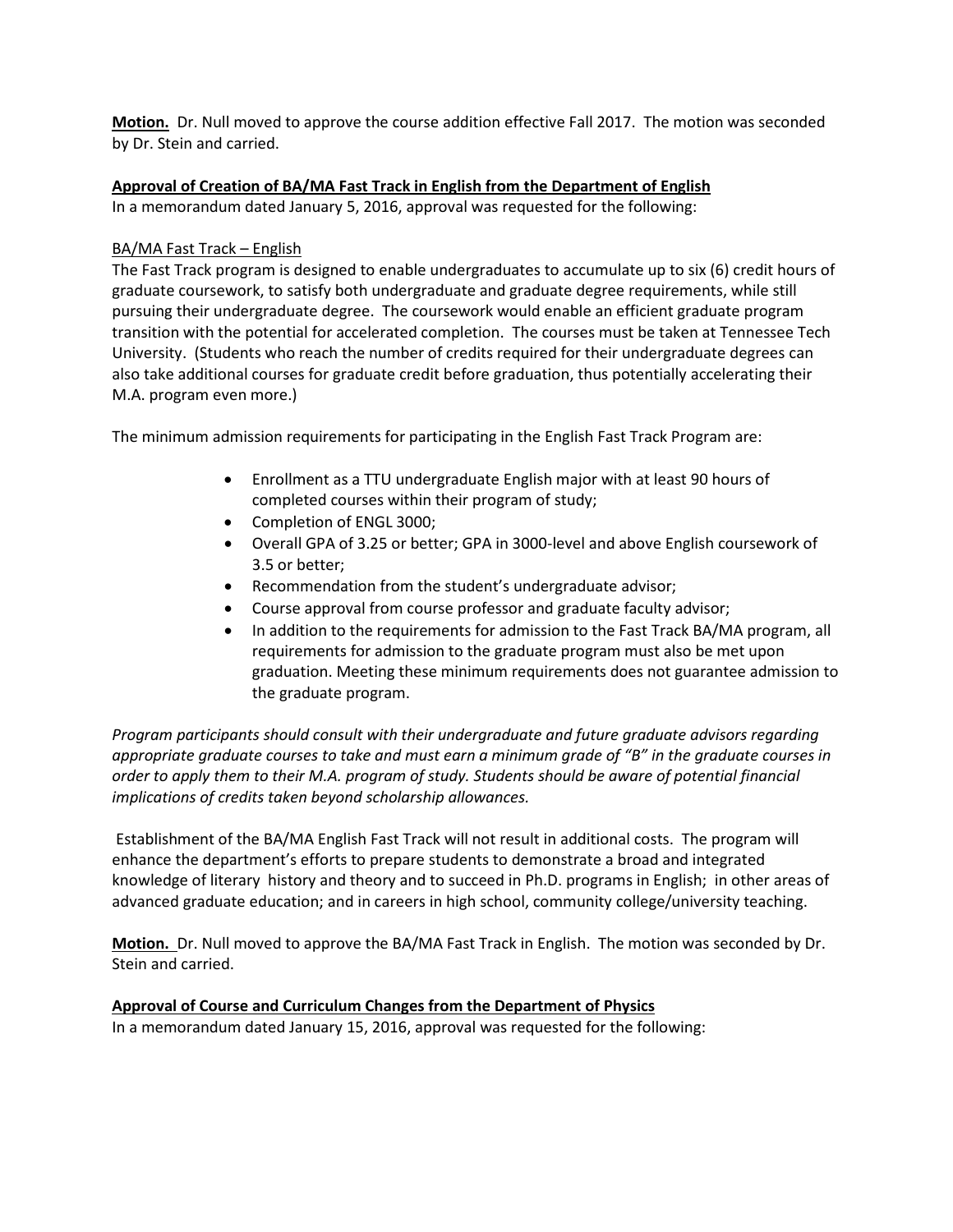Course Changes:

Remove CSC 2110 as a prerequisite (concurrent enrollment allowed) for PHYS 3120, PHYS 3610, PHYS 3810, and PHYS 4610, and add CSC 2100 as a prerequisite to those same courses.

From:

PHYS 3120 - Statistical Thermal Physics Lec. 3. Credit 3. Prerequisite: PHYS 2420, PHYS 2920, MATH 2120, and CSC 2110 (CSC 2110 may be taken concurrently). Development of the laws of thermodynamics using statistical mechanics.

To:

PHYS 3120 - Statistical Thermal Physics Lec. 3. Credit 3. Prerequisite: PHYS 2420, PHYS 2920, MATH 2120, and CSC 2100. Development of the laws of thermodynamics using statistical mechanics.

From:

PHYS 3610 - Classical Mechanics Lec. 3. Credit 3. Prerequisite: PHYS 2920, MATH 2120, and CSC 2110 (CSC 2110 may be taken concurrently). Theoretical development of classical mechanics, including Newtonian, Lagrangian, and Hamiltonian descriptions.

To:

PHYS 3610 - Classical Mechanics Lec. 3. Credit 3. Prerequisite: PHYS 2920, MATH 2120, and CSC 2100. Theoretical development of classical mechanics, including Newtonian, Lagrangian, and Hamiltonian descriptions.

From:

PHYS 3810 - Quantum Mechanics I Lec. 3. Credit 3.

Prerequisite: PHYS 2420, PHYS 2920, MATH 4510 (5510), and CSC 2110. (MATH 4510 (5510) and CSC 2110 may be taken concurrently). Introduction to principles of quantum mechanics.

To:

PHYS 3810 - Quantum Mechanics I Lec. 3. Credit 3. Prerequisite: PHYS 2420, PHYS 2920, MATH 4510 (5510), and CSC 2100. (MATH 4510 (5510) may be taken concurrently). Introduction to principles of quantum mechanics.

From:

PHYS 4610 - Classical Electricity and Magnetism I Lec. 3. Credit 3.

Prerequisite: PHYS 2120, PHYS 2920, MATH 4510 (5510), and CSC 2110. (MATH 4510 (5510) and CSC 2110 may be taken concurrently). Theory of electrostatics, electrodynamics, Maxwell's Equations, and boundary value problems.

To:

PHYS 4610 - Classical Electricity and Magnetism I Lec. 3. Credit 3. Prerequisite: PHYS 2120, PHYS 2920, MATH 4510 (5510), and CSC 2100. (MATH 4510 (5510) may be taken concurrently). Theory of electrostatics, electrodynamics, Maxwell's Equations, and boundary value problems.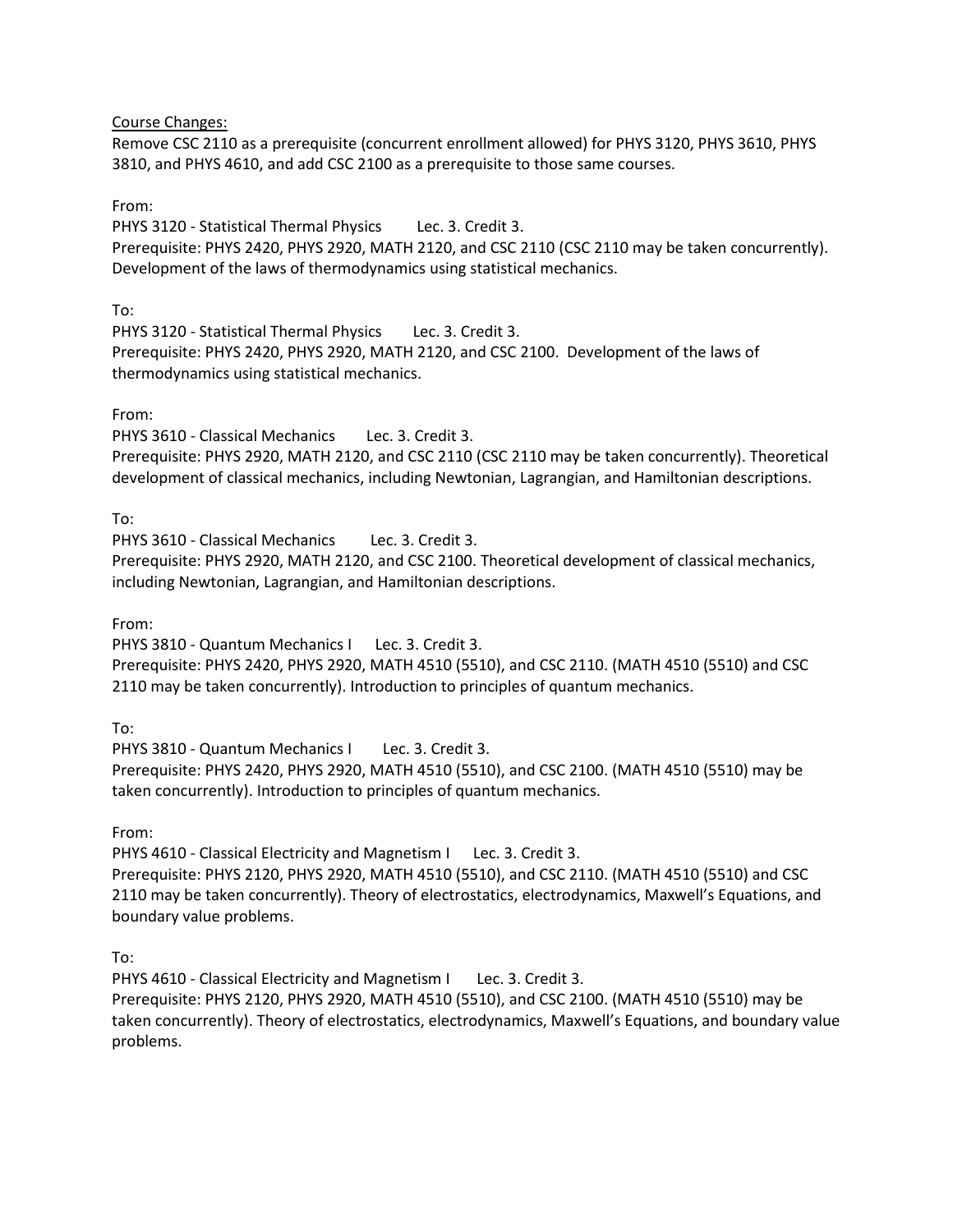From:

PHYS 4130 - Computational Physics Lec. 3. Credit 3.

Prerequisite: PHYS 3810. Computational techniques used in physics. Numerical techniques and computational algorithms. Random numbers and Monte Carlo techniques. Errors and uncertainties in computation. Applications of these techniques to classical and modern physics.

### To:

PHYS 4130 - Computational Physics Lec. 3. Credit 3.

Prerequisite: PHYS 3810 and CSC 2110. Computational techniques used in physics. Numerical techniques and computational algorithms. Random numbers and Monte Carlo techniques. Errors and uncertainties in computation. Applications of these techniques to classical and modern physics.

### CURRICULUM CHANGES:

Remove CSC 2110 and CSC 2111 as requirements for the Option II physics curriculum.

**Motion.** Dr. Robinson moved to approve the changes effective Fall 2016. The motion was seconded by Dr. Baker and carried.

### **Approval of Prohibition of Transfer Credit for HIST 4990-4999 (Senior Seminar) from the Department of History**

In a memorandum dated January 9, 2016, approval was requested for the following:

### Catalog Change:

Change: HIST 4900-4999. Sem. 3. Credit 3. Prerequisite: HIST 3410 and junior or senior standing as a history major. Intensive experience in research, writing, and oral presentation of a selected historical topic.

### To: HIST 4900-4999. Sem. 3. Credit 3.

Prerequisite: HIST 3410 and junior or senior standing as a history major. Must be taken at TTU, no transfer credit allowed. Intensive experience in research, writing, and oral presentation of a selected historical topic.

**Motion.** Dr. Jeff Roberts moved to approve the catalog change effective August 2016. The motion was seconded by Dr. Eisen and carried.

### **Approval of Course and Curriculum Changes from the Department of Manufacturing and Engineering Technology**

In a memorandum dated January 26, 2016, approval was requested for the following:

### Course Change:

**From:** 

**MET 4220 (5220) - INDUSTRIAL AUTOMATION AND ROBOTICS** Lec. 2. Lab. 2.

#### Credit 3.

**Prerequisite:** MET 3060, MET 3200 or consent of instructor. Studies in the theory and application of industrial automation relating to manufacturing. Students enrolled in the 5000-level course will be required to complete additional work as stated in the syllabus.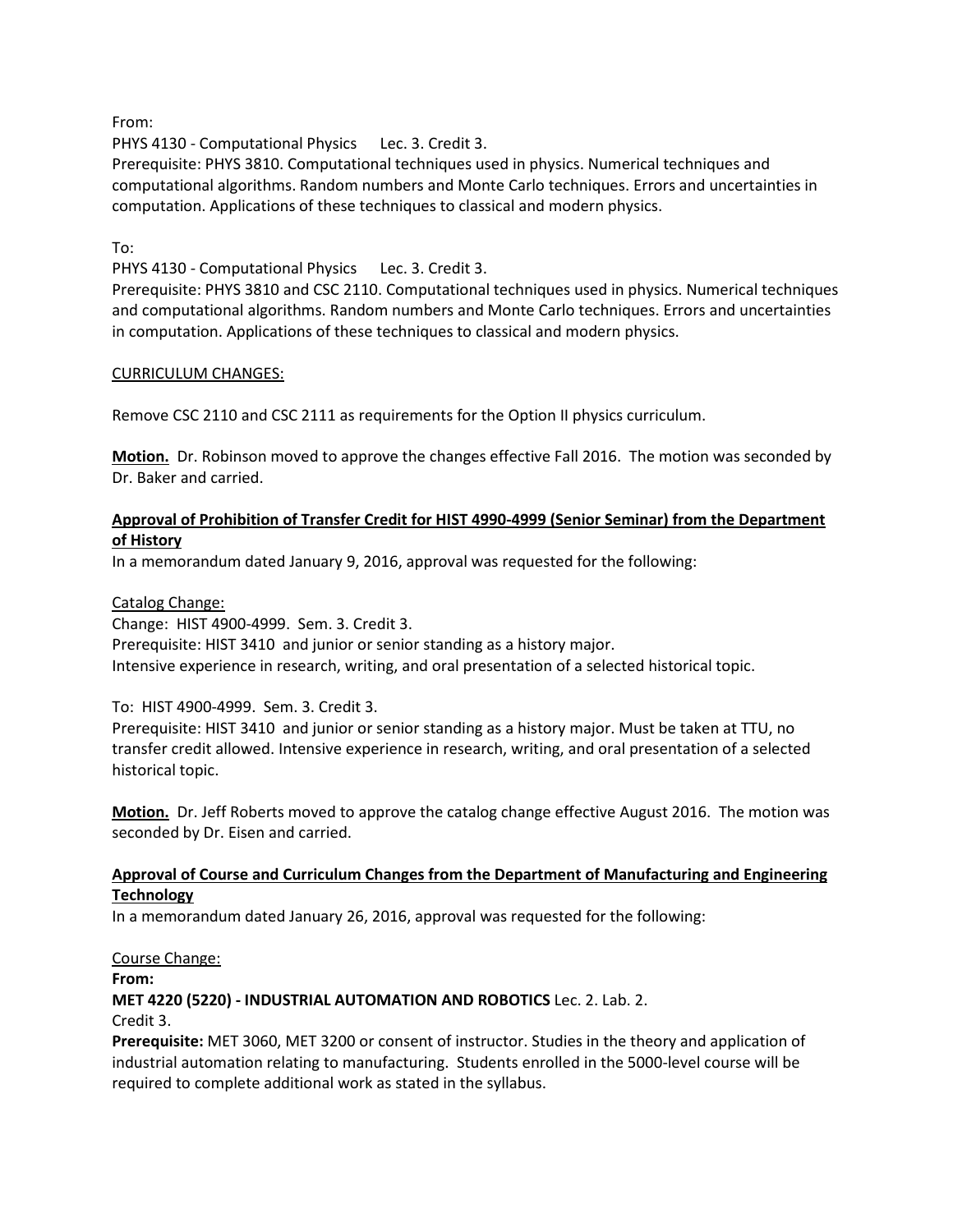# **MET 4220 (5220) - INDUSTRIAL AUTOMATION AND ROBOTICS** Lec. 2. Lab. 2.

Credit 3.

**Prerequisite:** MET 3060, MET 3200 or consent of instructor. Studies in the theory and application of industrial automation relating to manufacturing. Students enrolled in the 5000-level course will be required to complete additional work as stated in the syllabus.

# Curriculum Changes:

- Delete MET 3403 Applied Machine Elements from Emphasis I and make it required course for all BSET junior students.
- Increase the number of credit hours in the Junior Year to 31 credit hours and reduce the number of the Senior Year to 28 credit hours.
- Reduce the number of credit hours in Emphasis I Manufacturing Engineering Technology and Emphasis II – Engineering Technology Management to 9 credit hours each.

Delete ME 4430 (5430) from Emphasis I – Manufacturing Engineering Technology.

**Motion.** Dr. Hoy moved to approve the changes effective Summer 2016. The motion was seconded by Dr. Jeff Roberts and carried.

## **Approval of Course Addition, Deletion, Changes from the Department of Electrical and Computer Engineering**

In a memorandum dated January 21, 2016, approval was requested for the following:

## Course Addition:

ECE 3920 Professional Issues in Electrical and Computer Engineering Lec.1. Rec. 1. Credit 1. Prerequisites: Junior standing, C or better in ECE 2020, and either C or better in SPCH 2410 or C or better in PC 2500. (SPCH 2410 or PC 2500 may be taken concurrently.)

Professional topics in engineering, verbal technical communications.

Course Deletion: ECE 4910 Professional Issues in ECE

Course Changes:

From:

ECE 4961 - CAPSTONE DESIGN I Lec. 2. Lab. 4. Credit 3.

Prerequisites: C or better in ECE 3020, C or better in ECE 3060, C or better in ECE 3130, C or better in ECE 3300, and C or better in ECE 4910 (ECE 3020 and/or ECE 4910 may be taken concurrently). The first in a sequence of two senior capstone design project courses. Student teams will complete an industry clientdriven system design project. Teamwork, leadership, project planning and management, specification, budgeting, design review, subsystem development, testing, weekly reporting, documentation, and oral presentation.

To:

ECE 4961 - CAPSTONE DESIGN I Lec. 2. Lab. 4. Credit 3.

Prerequisites: C or better in ECE 3020, C or better in ECE 3060, C or better in ECE 3130, C or better in ECE 3300, C or better in ECE 3920, and either C or better in SPCH 2410 or C or better in PC 2500. (ECE 3020 may be taken concurrently) The first in a sequence of two senior capstone design project courses.

**To:**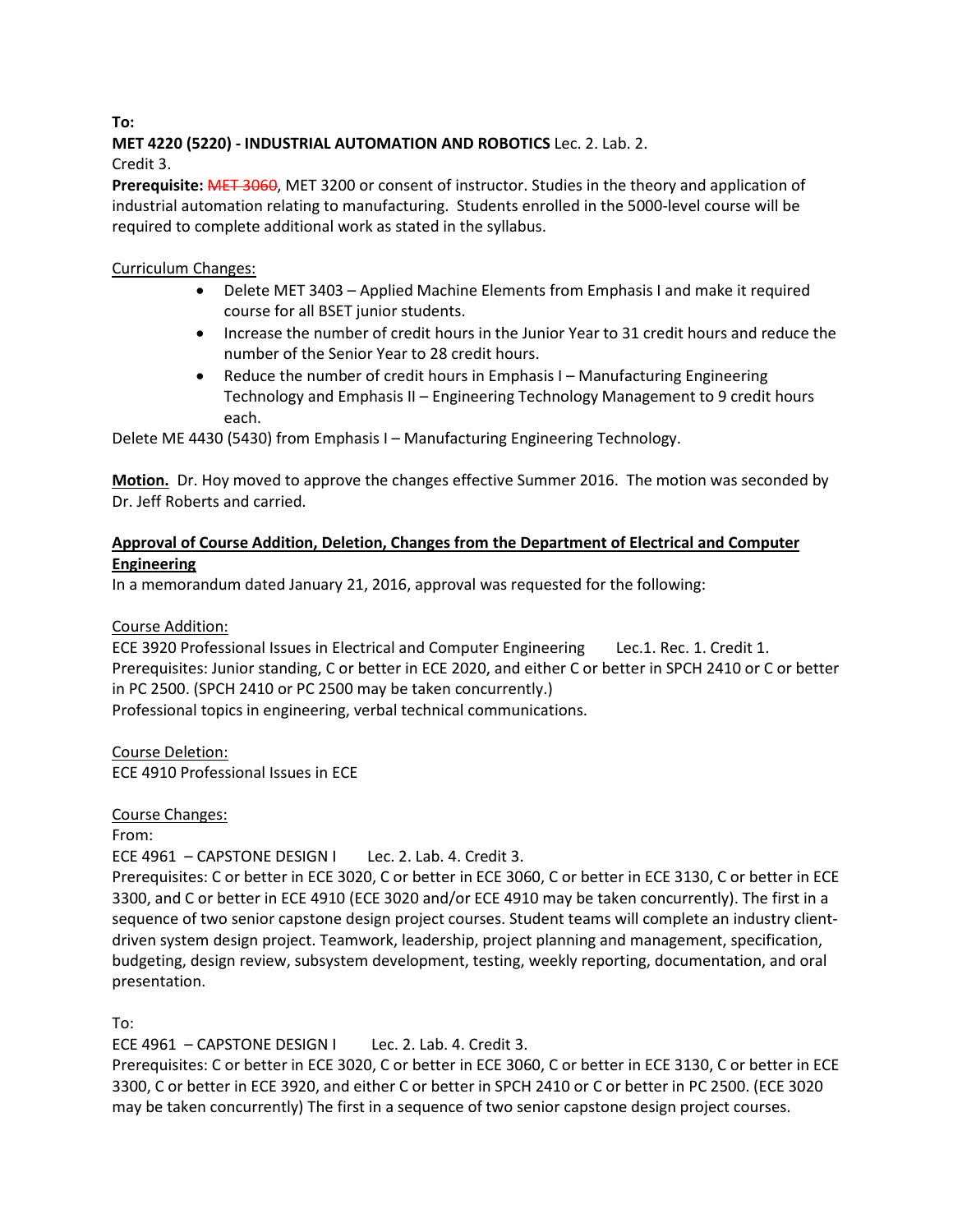Student teams will complete an industry client-driven system design project. Teamwork, leadership, project planning and management, specification, budgeting, design review, subsystem development, testing, weekly reporting, documentation, and oral presentation.

**Motion.** Dr. Johnson moved to approve the addition, deletion and changes effective Fall 2016. The motion was seconded by Dr. Jeff Roberts and carried.

### **Approval of Course and Curriculum Changes from the Department of Chemical Engineering**

In a memorandum dated January 28, 2016, approval was requested for the following:

Course Changes:

From:

CHE 4420. Process Design II Prerequisite: CHE 4410. Lec. 3, Cr. 3 Continuation of Design I but with emphasis on complex chemical systems. Introduction to the use of computer-aided process simulation codes.

To:

CHE 4420. Process Design II Prerequisite: CHE 4410. Lec. 2, Lab. 1, Cr. 3 Continuation of Design I but with emphasis on complex chemical systems and innovation in design . Introduction to process modeling, the use of computer-aided process design, and analysis.

From:

CHE 4240. Chemical Engineering Capstone Laboratory Lab. 3. Credit 1. Prerequisite: CHE 3730. Laboratory experiences in typical chemical engineering systems. Experiments are designed to integrate the fundamental topics with applications from several subject areas.

To:

CHE 4240. Chemical Engineering Capstone Project Lab. 3. Credit 1. Prerequisites: CHE 3111, CHE 3121, CHE 4131,CHE 3010, CHE 3021, CHE 4410, CHE 4210, CHEM 3010, CHEM 3020 consent of the Instructor. Project serves as a culminating experience for the student. Project content varies depending on the interests of the student, project team, and project sponsors. Projects serve to integrate junior and senior level coursework, promote an understanding of team dynamics and the development of project management skills.

From:

CHE 3010 Thermodynamics of Chemical Processes Lec. 3. Credit 3

Prerequisite: CHEM 1120 and MATH 1910. Application of the 1st and 2nd Laws of Thermodynamics to the analysis of single and multi-phase processes for both closed and open systems.

To:

CHE 3010 Thermodynamics of Chemical Processes Lec. 3. Credit 3 Prerequisite: CHEM 1120 and MATH 1910, CHE 1520 and CHE 2020. Application of the 1st and 2nd Laws of Thermodynamics to the analysis of single and multi-phase processes for both closed and open systems.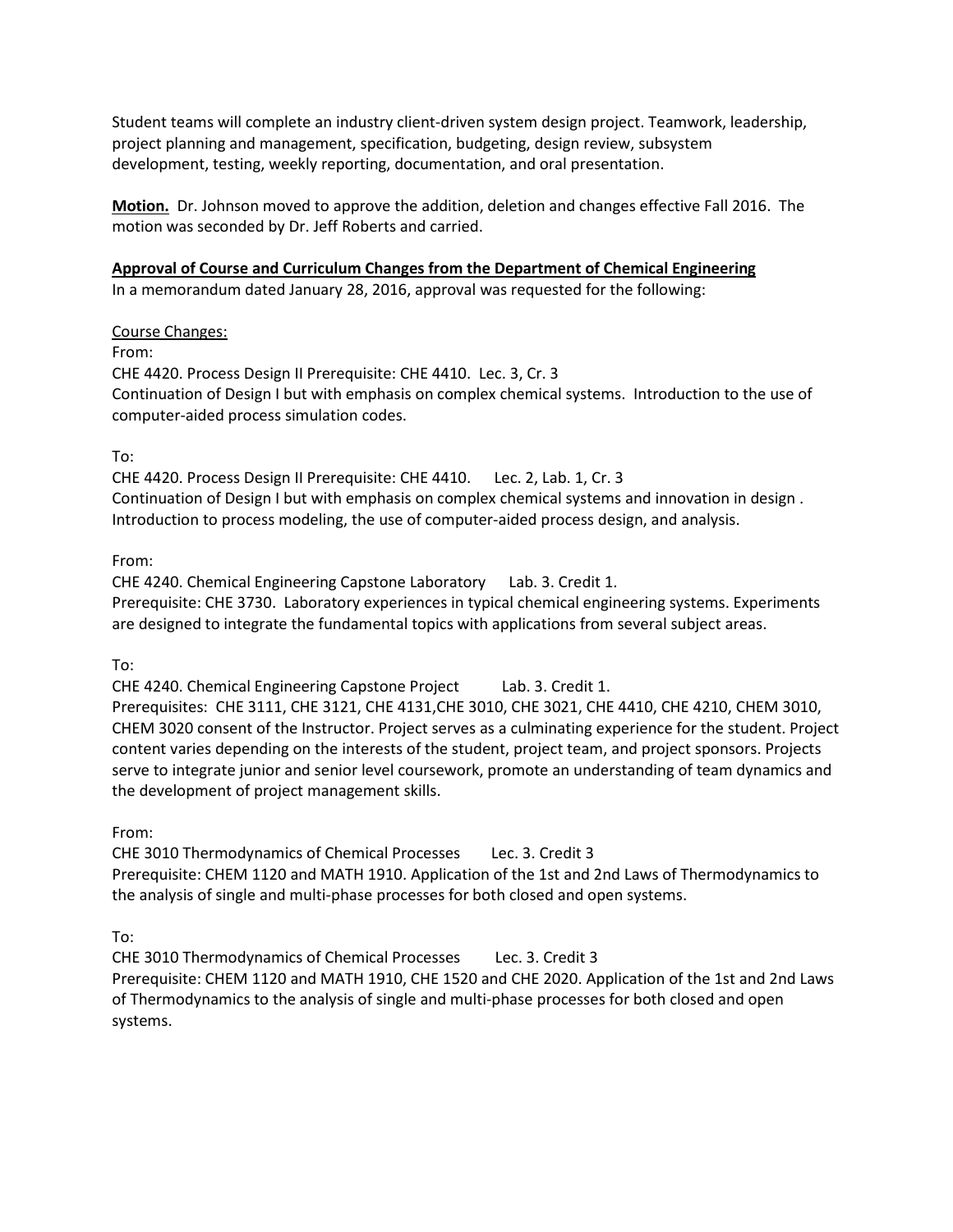### From:

CHE 2020 Introduction to Chemical and Biological Process Analysis and Scaling II Lec. 2. Lab 2. Credit 3. Prerequisite: ENGR 1120, CHEM 1120, MATH 1910. Quantitative descriptions of chemical and biological engineering systems. Conservation of mass and energy for single and multi-process units as well as for reactive and non-reactive systems. Lab introduces report writing and basic measurement techniques.

## To:

CHE 2020 Introduction to Chemical and Biological Process Analysis and Scaling II Lec. 2. Lab 2. Credit 3. Prerequisite: ENGR 1120, CHEM 1120, C or better in CHE 1520. Quantitative descriptions of chemical and biological engineering systems. Conservation of mass and energy for single and multiprocess units as well as for reactive and non-reactive systems. Lab introduces report writing and basic measurement techniques.

### From:

CHE 3730 Chemical Engineering Operations Lec. 3. Credit 3.

Prerequisite: CHE 1510. Decision- making techniques as applied to management of chemical processing plants.

### To:

CHE 3730 Chemical Engineering Operations Lec. 3. Credit 3.

Prerequisite: CHE 1520. Decision- making techniques as applied to management of chemical processing plants.

### From:

CHE 3111 Transfer Science I Lec. 3. Lab 2. Credit 4.

Prerequisite: CHE 2011 and MATH 2120. Energy and mass conservation principles. Experimental studies of heat and diffusive mass transfer. Design and operation of systems for heat and mass transfer with applications to heat exchange and diffusive motion. CHE 2011 and MATH 2120 may be taken concurrently.

# To:

CHE 3111 Transfer Science I Lec. 3. Lab 2. Credit 4.

Prerequisite: CHE 2020, MATH 2110, MATH 2120. Energy and mass conservation principles. Experimental studies of heat and diffusive Mass transfer. Design and operation of systems for heat and mass transfer with applications to heat exchange and diffusive motion.

From:

CHE 4131 Transfer Science III: Diffusion and Mass Transport Lec. 3. Lab 2. Credit 4 Prerequisite: CHE 2011, CHE 3111, and CHE 3 121. Mathematical description of diffusion and diffusiveconvective mass transfer. Mass transfer with reaction. Dimensional Analysis. Mass transfer in one and two-dimensions in Cartesian, cylindrical, and spherical coordinates. Integrated labs demonstrating the concept of diffusion, computational experiments, and demonstrating the effect of geometry, flow, etc., on mass transfer.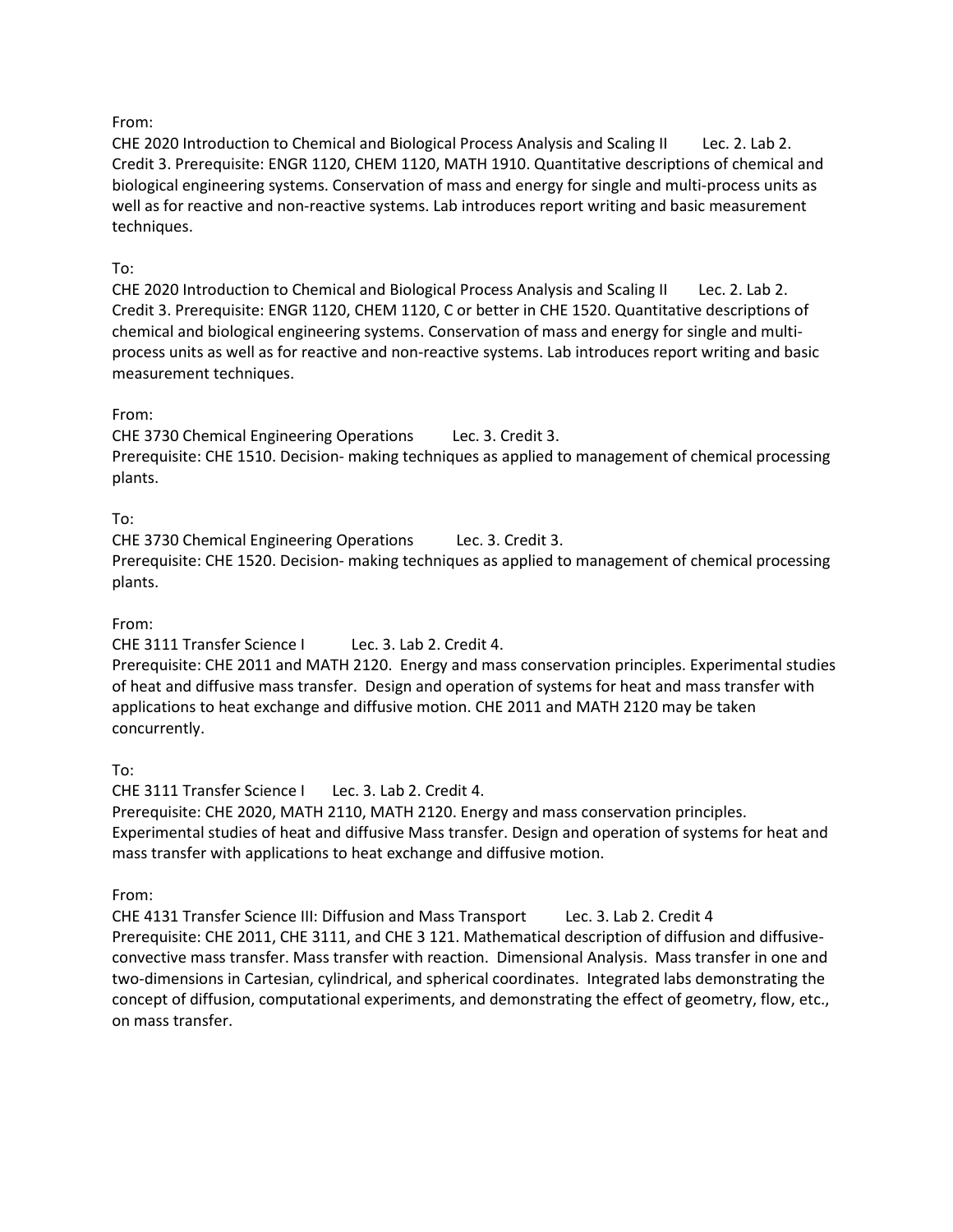### To:

CHE 4131 Transfer Science III: Diffusion and Mass Transport Lec. 3. Lab 2. Credit 4 Prerequisite: CHE 3121, CHE 3010, CHE 3021. Mathematical description of diffusion and diffusiveconvective mass transfer. Mass transfer with reaction. Dimensional Analysis. Mass transfer in one and two-dimensions in Cartesian, cylindrical, and spherical coordinates. Integrated labs demonstrating the concept of diffusion, computational experiments, and demonstrating the effect of geometry, flow, etc., on mass transfer.

### From:

CHE 4210 Chemical Reaction Engineering Lec. 3. Lab. 1. Credit 4 Prerequisite: CHE 3021. Chemical reaction kinetics and chemical reactor design. There is an emphasis on homogeneous reactions and ideal and non-ideal reactors. Introduction to laboratory experiments to illustrate typical situations found in chemical reacting systems: kinetics parameter determination, residence time visualization, and introduction to different types of reactors, (i.e., batch, tubular and gradientless).

## To:

CHE 4210 Chemical Reaction Engineering Lec. 3. Lab. 1. Credit 4 Prerequisite: CHE 3021, CHE 3121. Chemical reaction kinetics and chemical reactor design. There is an emphasis on homogeneous reactions and ideal and non-ideal reactors. Introduction to laboratory experiments to illustrate typical situations found in chemical reacting systems: kinetics parameter determination, residence time visualization, and introduction to different types of reactors, (i.e., batch, tubular and gradientless).

### From:

CHE 4410 Process Design I Lec. 3. Credit 3.

Prerequisite: CHE 3121. Design and synthesis of chemical systems using basic engineering principles with integration of reliability, safety and environmental aspects. The economics involved in the design of chemical plants such as capital cost, profitability, operating costs, and alternative evaluation.

## To:

CHE 4410 Process Design I Lec. 3. Credit 3.

Prerequisite: CHE 3121, CHE 3010, CHE 3021. Design and synthesis of chemical systems using basic engineering principles with integration of reliability, safety and environmental aspects. The economics involved in the design of chemical plants such as capital cost, profitability, operating costs, and alternative evaluation.

All CHE 4xxx electives will now require prerequisites of: CHE 3111, CHE 3121, CHE 4131,CHE 3010 and CHE 3021, CHE 4410, CHE 4210, CHEM 3010 and CHEM 3020

## From:

CHE 1520 Introduction to Chemical and Biological Process Analysis and Scaling I Lec. 2. Lab 2.Credit 3.

Prerequisite: CHEM 1120, MATH 1910. Introduction to basic concepts of chemical engineering including units analysis, balance concepts and various mathematical tools including use of software such as Excel, MathCad and Visual Basic. CHEM 1120, MATH 1910 may be taken concurrently.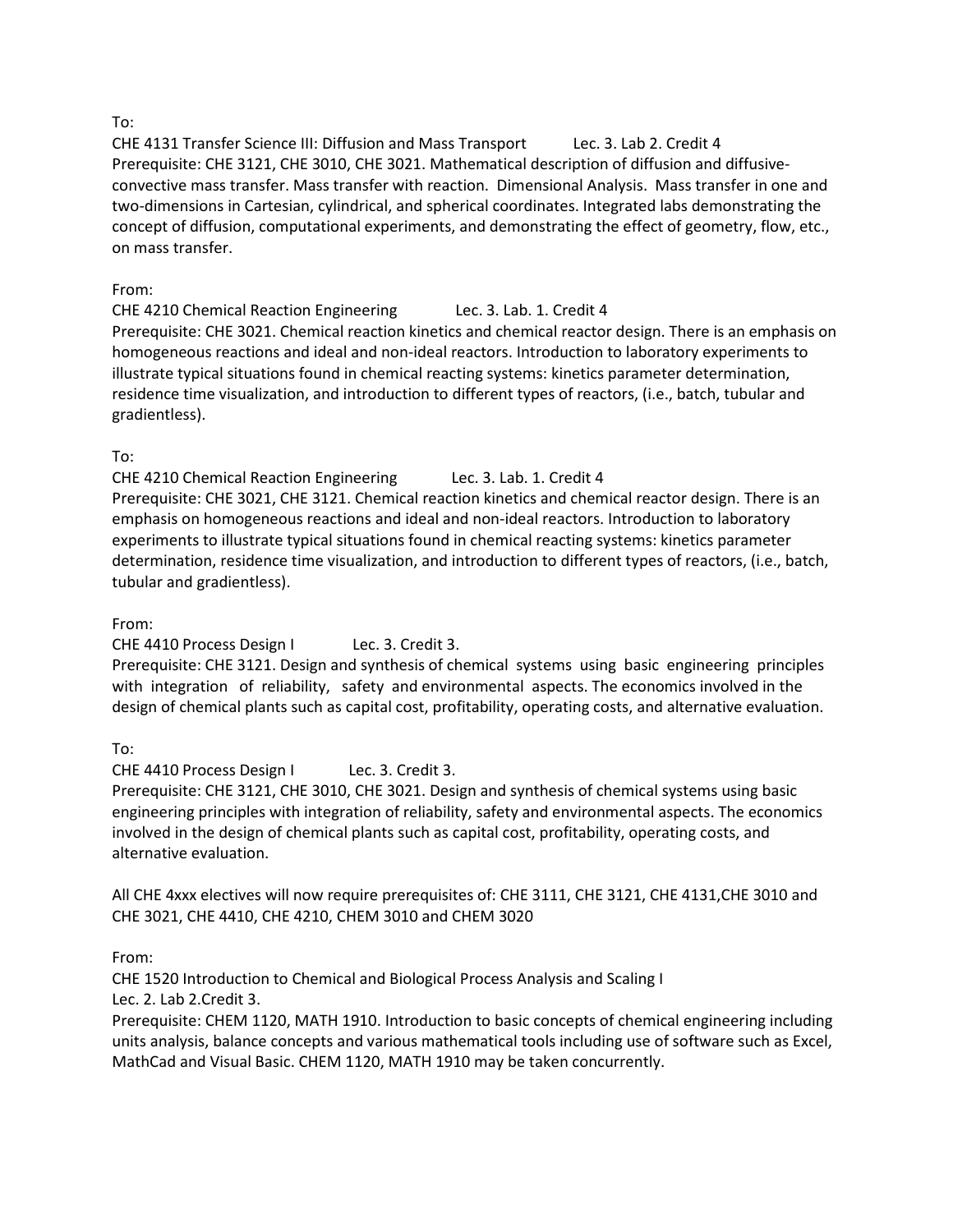To:

CHE 1520 Introduction to Chemical and Biological Process Analysis and Scaling I

Lec. 2. Lab 2.Credit 3.

Prerequisite: C or better in CHEM 1110, CHEM 1120 and MATH 1910. Co-requisite: MATH 1920. Introduction to basic concepts of chemical engineering including units analysis, balance concepts and various mathematical tools including use of software such as Excel, MathCad and Visual Basic.

## From:

CHE 4300 Introduction to Air Pollution Lec. 3. Credit 3. Prerequisite: CHE 3110. Problems of air pollution and their solutions. Analysis and design of devices for the control of air pollutants from chemical processes.

To:

CHE 4300 Introduction to Air Pollution Lec. 3. Credit 3. Prerequisite: CHE 4131. Problems of air pollution and their solutions. Analysis and design of devices for the control of air pollutants from chemical processes.

From: CHE 4540 Process Dynamics and Control Lec. 3. Credit 3. Prerequisite: CHE 3121 and MATH 2120. Analysis of the dynamic behavior of chemical processes. Basic control principles and methods of measuring and controlling process variables.

To:

CHE 4540 Process Dynamics and Control Lec. 3. Credit 3. Prerequisite: CHE 4131 and CHE 4210. Analysis of the dynamic behavior of chemical processes. Basic control principles and methods of measuring and controlling process variables.

From:

CHE 4330 Polymer Engineering. Lec. 3 Credit 3.

Prerequisite: CHEM 3020 and senior standing. Polymerization kinetics for key commercial polymers, structure/property relationships and characterization of key polymers, processing fundamentals, fundamentals of formulation of polymer composites and blends (nanocomposites, biopolymers).

To:

CHE 4330 Polymer Engineering. Lec. 3 Credit 3.

Prerequisite: CHEM 3010. Polymerization kinetics for key commercial polymers, structure/property relationships and characterization of key polymers, processing fundamentals, fundamentals of formulation of polymer composites and blends (nanocomposites, biopolymers).

Curriculum Changes:

Chemical Engineering/Bio molecular Concentration:

From:

BIOL 1010 Introduction to Biology I Lec. 3. Lab. 2 Credit 4 Introduction to concepts of biology and their relationships to current and future social problems. Non biology majors only.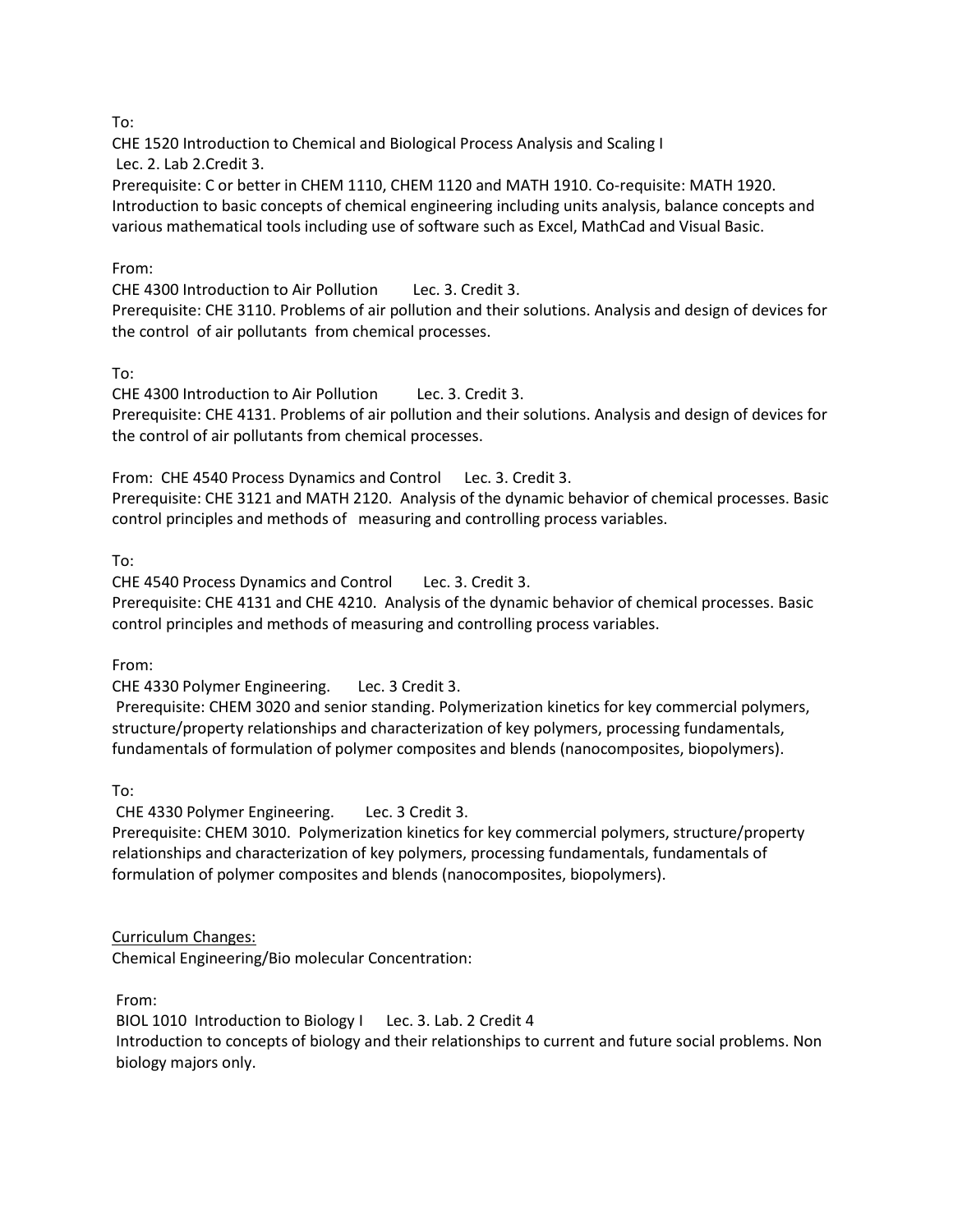To:

BIOL 1105. Foundations of Biology Lec. 3. Lab. 2. Credit 4.

A basic foundation in biological principles common to all organisms with an emphasis on molecules, cells and organelles, respiration, photosynthesis, metabolism and enzymatic function, genetics and inheritance, cellular reproduction, evolution, and speciation. Credit will not be given for both BIOL 1105 and BIOL 1010.

### From:

CHE 4972 Special Topics in Chemical Engineering Credit 2. Special topics in chemical engineering taught on an as needed basis.

To:

ENGR 1120 Programming for Engineers Lec. and Lab. 4. Credit 2. Problem definition, algorithm development, flowcharting, and structured programming using a high level language. Math 1910 or Math 1920 can be taken concurrently.

**Motion.** Dr. Hoy moved to approve the changes effective Fall 2015. The motion was seconded by Ms. Galloway and carried.

Dr. Mills relinquished the chair to Dr. Jeff Roberts.

### **Approval of BS/MS Fast Track program for the MS in Mathematics**

In a memorandum dated January 26, 2016, approval was requested for the following:

### Fast Track Program for the MS in Mathematics

The Department of Mathematics proposes replacing the existing Integrated B.S./M.S. Program listed in the Graduate Catalog with the Fast Track Program described below.

### Fast Track Program-Mathematics

The Fast Track program is designed to enable promising undergraduate mathematics students at TTU to begin their pursuit of a Master's degree in Mathematics during their senior year. Upon admission to the program, up to six (6) hours of graduate mathematics courses taken during the senior year can be used to satisfy both undergraduate and graduate degree requirements (see restrictions below).

To be eligible, a student must have an overall GPA of at least 3.25 and have a "B" or better in all upper division Mathematics courses. Students who meet these minimum requirements may apply to the Mathematics Department for admission to the Fast Track program. The department's graduate committee will review the application and make a decision for approval.

The student must earn a grade of "B" or better in the graduate courses which are "double counted" to have the credit apply toward the Master's degree. In addition, the following classes are not eligible Fast Track credit: Math 5010, 5110, 5470, 5530, 5510, 5610, and 5620.

Participation in the Fast Track program does not guarantee admission to the Mathematics graduate program. The student must meet all requirements for admission to the graduate program upon graduation, and must complete a standard graduate application. However, students who complete the Fast Track program successfully will be given strong consideration for both admission and financial assistance in the graduate program.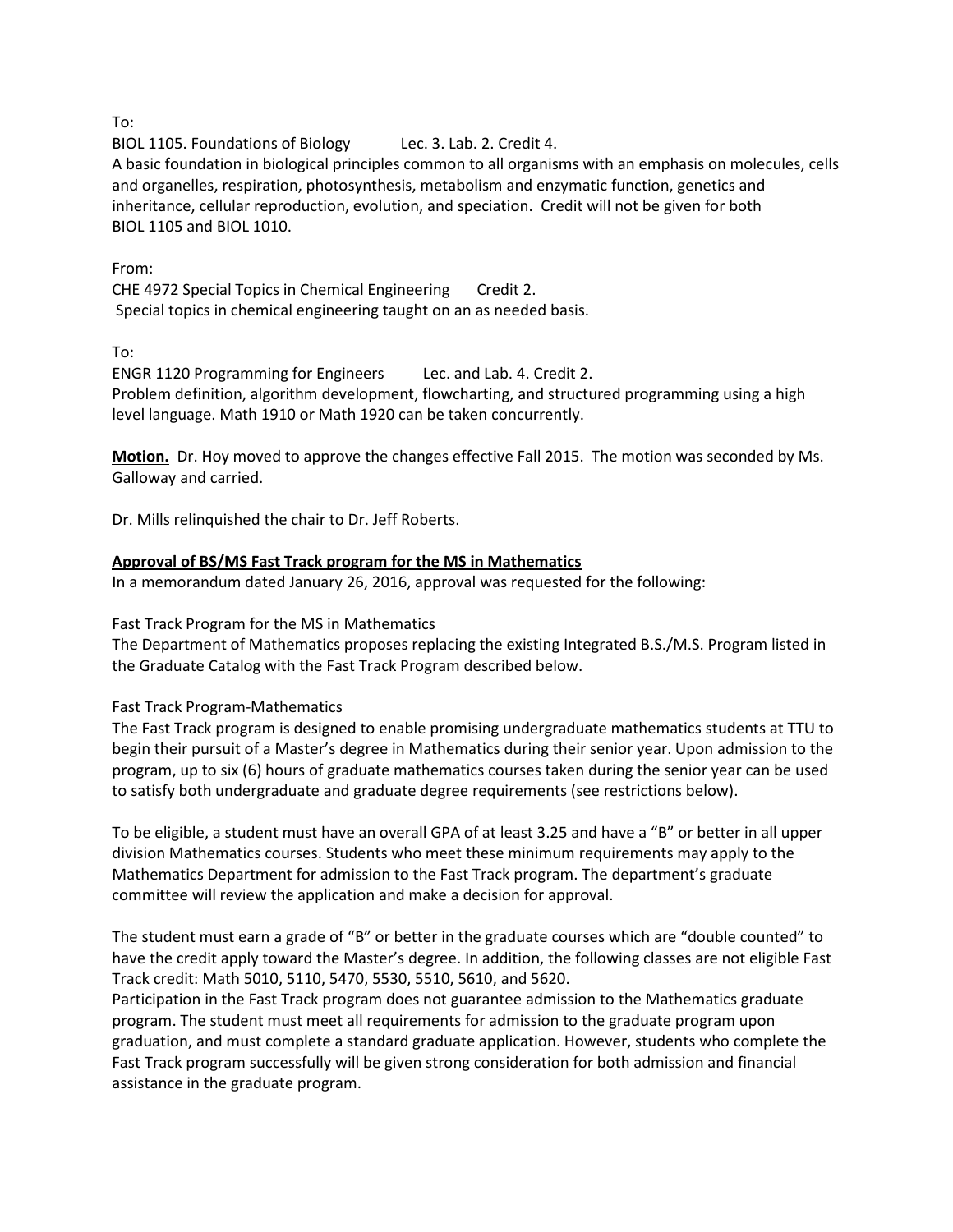Excluded classes: MATH 5010: Modern Algebra I MATH 5110: Advanced Calculus I MATH 5470: Probability and Statistics I MATH 5530: Linear Algebra I MATH 5510: Advanced Mathematics for Engineers MATH 5610: History of Mathematics I MATH 5620: History of Mathematics II

**Motion.** Dr. Mills moved to approve the Fast Track effective Fall 2016. The motion was seconded by Dr. Robinson and carried.

Dr. Roberts relinquished control back to Dr. Mills.

**Approval of Course Change from the Department of Economics, Finance, and Marketing**

In a memorandum dated January 29, 2016, approval was requested for the following:

#### Course Change:

From:

FIN 4800 Investment Analysis and Portfolio Management. Lecture 3. Credit 3. Prerequisites: FIN3830. Investments in a portfolio context. Analysis and management of portfolios. Enrollment in junior- and senior-level FIN courses requires junior standing. All business majors must have completed the Basic Business Program.

To:

FIN 4460 Investment Analysis and Portfolio Management. Lecture 3. Credit 3. Prerequisites: FIN3830. A study of the impact of economic factors and security markets upon security and portfolio values. Geared toward students wishing to pursue a career in financial markets.

**Motion.** Dr. Isbell moved to approve the motion effective Fall 2016. The motion was seconded by Ms. Galloway and carried.

### **Approval of Course Changes and Deletion from the Journalism Program**

In a memorandum dated January 19, 2016, approval was requested for the following:

Course Changes: Correct typographical error for prerequisite for JOUR 3770. From: JOUR 3770 Law of Journalism Lec. 3, Credit 3. Prerequisite: JOUR 2220

To: JOUR 3770 Law of Journalism Lec. 3, Credit 3. Prerequisite: JOUR 2200

Delete Fall (O) as offering for JOUR 4460 (5460). From: JOUR 4460 (5460) Public Relations – Cases and Practices Fall (O). Lec. 3, Credit 3.

To: JOUR 4460 (5460) Public Relations – Cases and Practices Lec. 3, Credit 3.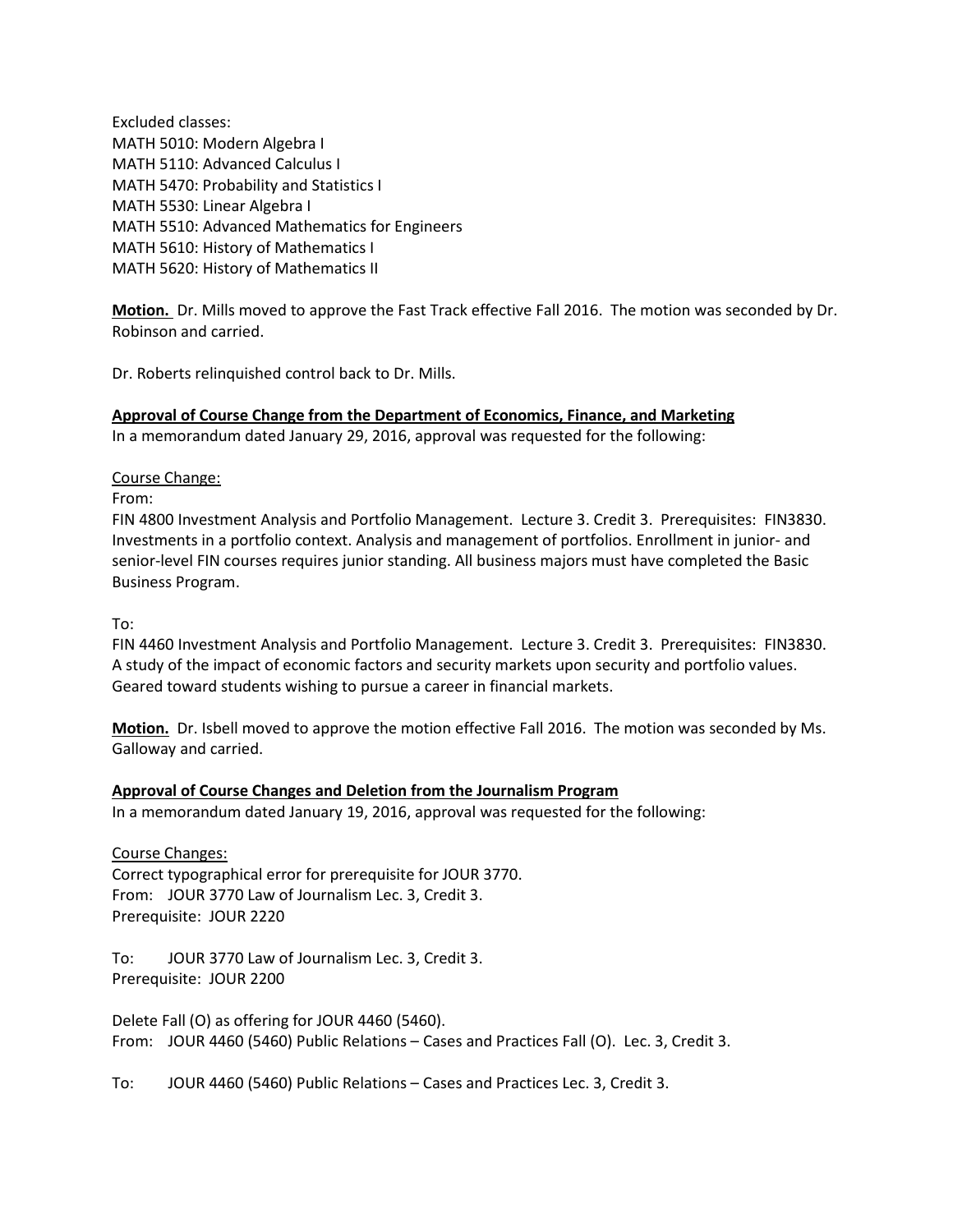Correct typographical error for prerequisite for JOUR 4710. From: JOUR 4710 Literary Journalism Lec. 3, Credit 3. Prerequisite: ENGL 1020 and JOUR 2220

To: JOUR 4710 Literary Journalism Lec. 3, Credit 3. Prerequisite: JOUR 2200 and JOUR 2220

Correct typographical error for prerequisite for JOUR 4830 (5830). From: JOUR 4830 (5830) Feature Writing Lec. 3, Credit 3. Prerequisite: JOUR 3220

To: JOUR 4830 (5830) Feature Writing Lec. 3, Credit 3. Prerequisite: JOUR 2220

Course Deletion Delete JOUR 4940 (5940) Technical Editing

**Motion.** Dr. Wilson moved to approve the changes effective immediately. The motion was seconded by Dr. Eisen and carried.

### **Approval of Course Addition and Curriculum Changes from the Department of Biology**

In a memorandum dated January 20, 2016, approval was requested for the following:

Course Addition:

WFS 4870 (5870) – GIS for Wildlife and Fisheries Lec. 3. Credit 3 Prerequisite: Junior standing. Introduction to Geographic Information Systems (GIS) using both raster and vector spatial data models, with hands on experience utilizing computers to aid problem solving in wildlife and fisheries science.

**Motion.** Dr. Kissell moved to approve the addition effective Fall 2016. The motion was seconded by Dr. Stein and carried.

### Curriculum Changes:

Add WFS 4870 to the list of directed electives for all three concentrations in WFS, remove one course (WFS 4790) from the WFSC and WFSF concentrations, and correct a mistake concerning AGRN 3210 2300 and AGRN 3220 2310.

#### WFSC Concentration

From: Choose two courses from AGHT 3450, AGRN 3210 2300, AGRN 3220 2310, BIOL 3530, BIOL 4320 (5320), BIOL 4840 (5840), GEOG 4410 (5410) or GEOG 4510 (5510), WFS 4770 (5770), or WFS 4790 (only one of the GEOG courses will count toward this requirement).

To: Choose two courses from AGHT 3450, AGRN 3210 2300 plus AGRN 3220-2310 (both must be taken concurrently and count as a single course for this requirement), BIOL 3530, BIOL 4320 (5320), BIOL 4840 (5840), WFS 4770 (5770), and GEOG 4410 (5410) or GEOG 4510 (5510) or WFS 4870 (5870) (only one of these final three courses will count toward this requirement).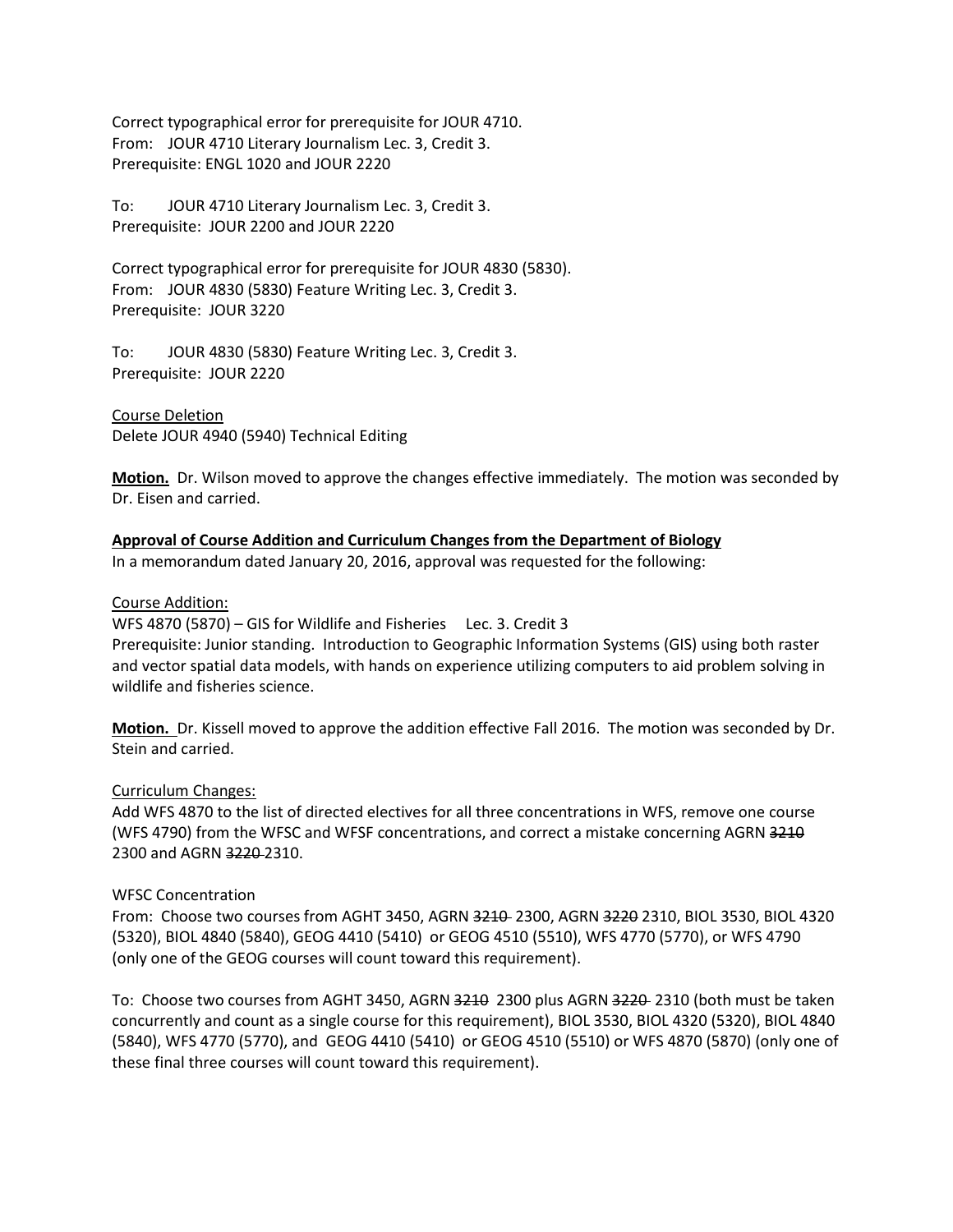WFSF Concentration

From: Choose two courses from AGRN 3210 2300, AGRN 3220 2310, BIOL 3530, BIOL 4330 (5330), GEOG 4410 (5410) or GEOG 4510 (5510) , WFS 3500 , WFS 4700 (5700) , WFS 4730 (5730) , WFS 4770 (5770) , or WFS 4790 (only one of the GEOG courses will count toward this requirement).

To: Choose two courses from AGRN 3210 2300 plus AGRN 3220 2310 (both must be taken concurrently and count as a single course for this requirement), BIOL 3530, BIOL 4330 (5330), WFS 3500, WFS 4700 (5700), WFS 4730 (5730), WFS 4770 (5770), and GEOG 4410 (5410) or GEOG 4510 (5510) or WFS 4870 (5870) (only one of these final three courses will count toward this requirement).

### WFSW Concentration

From: Choose two courses from AGRN 3210 2300, AGRN 3220 2310, BIOL 3530, BIOL 4330 (5330), GEOG 4410 (5410) or GEOG 4510 (5510) , WFS 4640 (5640) , WFS 4711 (5711) , WFS 4730 (5730) , WFS 4770 (5770) , or WFS 4810 (5810) (only one of the GEOG courses will count toward this requirement).

To: Choose two courses from AGRN 3210 2300 plus AGRN 3220 2310(both must be taken concurrently and count as a single course for this requirement), BIOL 3530, BIOL 4330 (5330), WFS 4640 (5640), WFS 4711 (5711), WFS 4730 (5730), WFS 4770 (5770), WFS 4810 (5810) and GEOG 4410 (5410) or GEOG 4510 (5510) or WFS 4870 (5870) (only one of these final three courses will count toward this requirement).

Dr. Kissell requested that AGRN 3210 be replaced by AGRN 2300 and AGRN 3220 be replaced by AGRN 2310. (in italics above)

**Motion.** Dr. Kissell moved to approve the changes effective Fall 2016. The motion was seconded by Dr. Robinson and carried.

**Undergraduate Degree Requirements Statement Revision submitted by Ms. Winningham– Withdrawn** In a memorandum dated February 2, 2016, approval was requested for the following:

### Revise Undergraduate Degree Requirements

Remove "last" from statement that is listed as a requirement in the undergraduate degree requirement section.

Revise to read:

**Residence:** To meet the residence requirements, a student must complete at least 25 percent of the credit for the degree requirements including a minimum of 24 of the last 30 semester hours of 3000 and 4000 level requirements at Tennessee Technological University.

Following discussion for and against the revision, Dr. Ghorashi requested that a subcommittee be formed to get more clarity, as the issue stems from programming coding issues with Degree Works.

Dr. Mills stated he will form a subcommittee to look into this.

### **Approval of Changes to Requirements for a Second Undergraduate Degree Submitted by Ms. Winningham**

In a memorandum dated February 2, 2016, approval was requested for the following: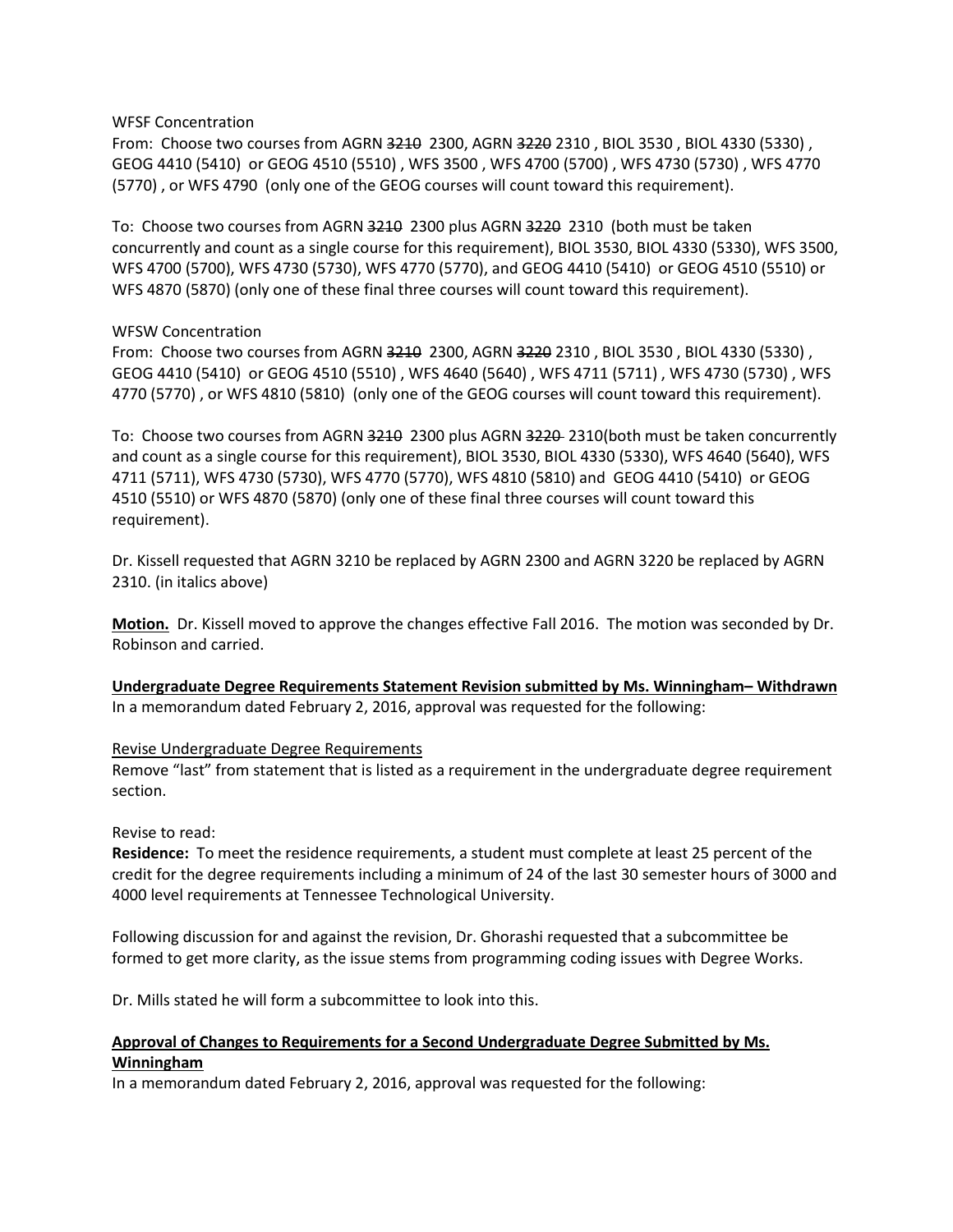### Changes to requirements for a second undergraduate degree

In the Requirements for a Second Undergraduate Degree in the Undergraduate Catalog, it mentions ESL students having to complete developmental course work at the University. Since developmental course work is no longer offered at the University, the information needs to be updated.

## Revision:

In addition, if the first baccalaureate degree is from a non-English-speaking university, the student must pass the reading and writing placement exam or complete all additional language support course work needed in the necessary discipline before enrolling at TTU. Depending on the placement exam results, students may be required to complete READ 1100 as a co-requisite for ENGL 1010 as well as READ 1010.

**Motion.** Ms. Winningham moved to approve the revision effective in the 2016-2017 Undergraduate Catalog. The motion was seconded by Ms. Galloway and carried.

### **Change of Credit and Course Description for UNIV 1020 First-Year Connections – Tabled**

In a memorandum dated February 4, 2016, approval was requested for the following:

Course Change:

Change the course description and credit hours for UNIV 1020 From:

UNIV 1010 First-Year Connections. Rec. 2, Credit 1

Prerequisite: Freshman standing. Engages the student in meaningful academic and non-academic, outof-classroom activities. Emphasizes critical thinking in the formation of academic and social goals and support groups, and in self-management and study skills.

To:

### UNIV 1020 First Year Connections Lec. 2, Credit 2

Prerequisite: Freshman standing. Engages students in a meaningful academic and nonacademic, inclass and out-of-class activities. Emphasizes ethical behavior and the use of critical thinking in the formation of academic and social goals and support groups, and in self-management and study skills. Includes a topic exploration/research unit that culminates in a creative project which student share with other members of the class.

**Motion.** Dr. Null moved to approve the change effective Fall 2016. The motion was seconded by Ms. Whiteaker.

After a lengthy discussion by committee members, Dr. Ghorashi shared his sense of discomfort in the room with moving forward at this time with the proposal. He suggested tabling the proposal to allow members to talk with their departments regarding the change before bringing this back to the table.

**Motion.** A motion was made and seconded to table the proposal. The motion carried, with one vote against.

### **Appointment of Nominating Committee for 2016-2017 Chairperson**

Dr. Mills appointed Dr. Melinda Anderson, Dr. Richard Rand, and Dr. Barry Stein as the nominating committee for the 2016-2017 chairperson. They will submit a nominee at the March 17 meeting.